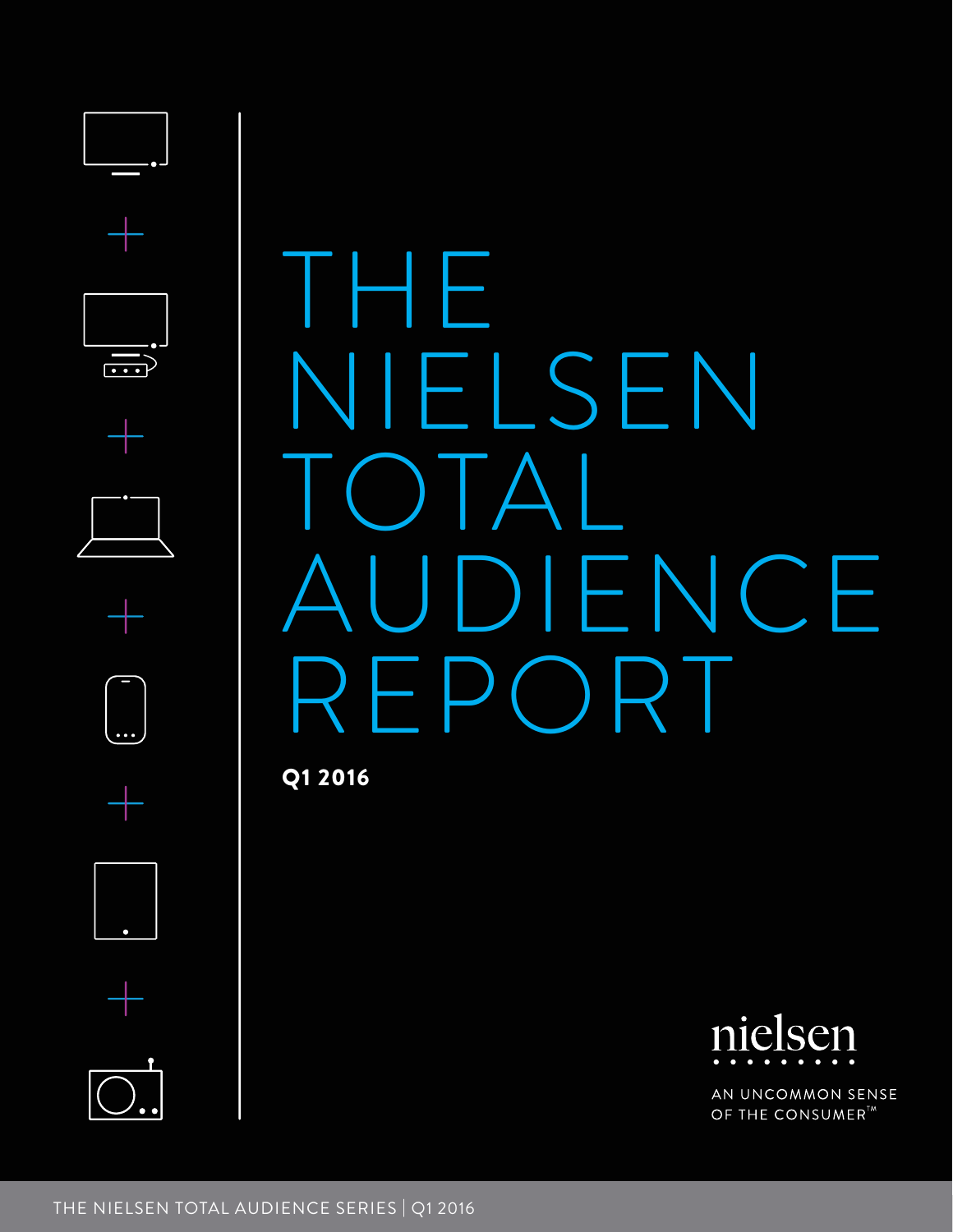

GLENN ENOCH SVP AUDIENCE INSIGHTS NIELSEN

My staff spends a lot of time each quarter working on the "front" of the Nielsen Total Audience Report – the pages directly following this introduction that explore a specific topic. However, we are aware that many users focus their attention on the "back" of the report – the pages with tables and exhibits that provide comprehensive data on media behavior.

We're constantly striving to make these data and the formats better, more useful and easier to read. For this First Quarter 2016 report we have made a larger-than-usual number of changes.

In 2015 we introduced the Comparable Metrics report, which provides data on media usage on the same platforms as the Nielsen Total Audience Report. With the first quarter 2016 edition of both reports, we have aligned the measurement periods by expanding the Comparable Metrics report to the full quarter, and have ensured that the calculations and reported data match up across the two reports.

For example, in the Nielsen Total Audience Report, Exhibit 2 provides data on platform usage for the average day. We have changed this calculation to "average usage on days with usage," which is the method we employ in the Comparable Metrics report.

In previous editions of the Nielsen Total Audience Report, Tables 1A and 1B had one format and the remaining user/usage tables from 2A to 4B had another. We have changed this so that all the tables have the same format, which should make them easier to use.

Tables 2A and 2B previously provided data on users by platform, but only for adults and "total measured persons." We have expanded this to provide data for all our standard building-block demos.

We have always provided the number of users by platform, but, starting with this report, we have added the percent of the population using each platform – these data can be found in Tables 3A and 3B. We still provide monthly time spent by platform by demo – the year-over-year comparisons are now available as Tables 4A and 4B. Tables 4C, 4D and 4E provide this information for Blacks, Hispanics and Asian-Americans.

In recognition of the importance of the back of the report and the many changes we have made, we are making insights from these tables the feature content of the front of this edition of the report. We examine large trends in penetration, users and usage across all platforms, show how different demos and race/ethnicity groups spend their media time, and explore the contributions of heavy users.

We're also marking an important milestone in US media: availability of SVOD programming (Netflix, Hulu Plus, Amazon Prime) is now equal to DVR penetration, with both available in 50% of US TV households.

Ger

GLENN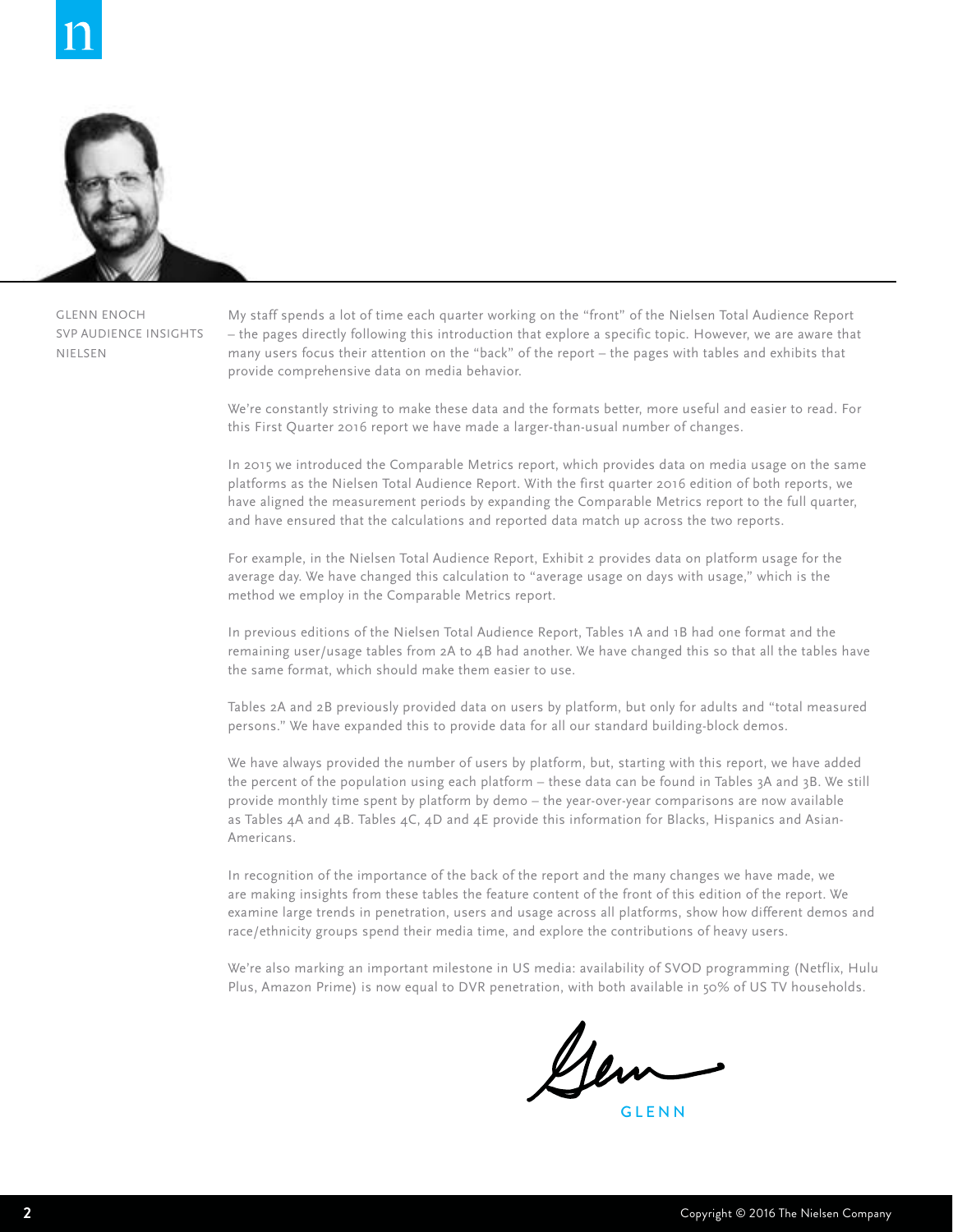# **NUMBER OF ADULT USERS PER MONTH**

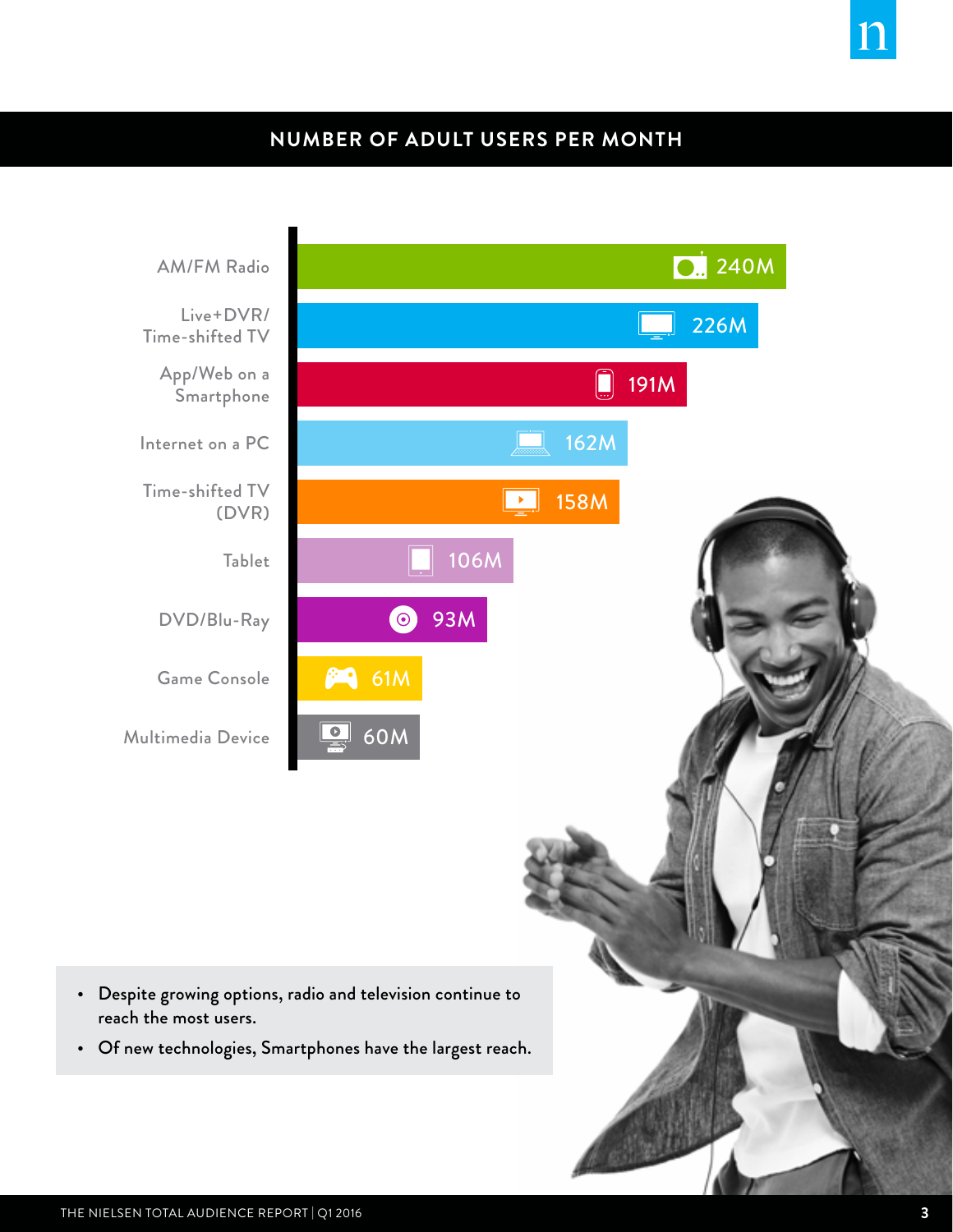# **AVERAGE TIME SPENT PER ADULT PER DAY BASED ON THE TOTAL US POPULATION**



**2015-16 Diff 2015-16 Diff %**

| Total                                        | 1:00   | $+10%$ |
|----------------------------------------------|--------|--------|
| Tablet (App/Web)                             | 0:12   | $+63%$ |
| Smartphone (App/Web)                         | 0:37   | $+60%$ |
| Internet on PC                               | 0:10   | $+21%$ |
| $\overline{\mathbf{e}}$<br>Multimedia Device | 0:04   | $+44%$ |
| <b>SAN</b> Video Game Console                | 0:00   | $0\%$  |
| <b>DVD</b><br>$\odot$                        | (0:01) | $-11%$ |
| <b>AM/FM Radio</b>                           | 0:01   | $+1%$  |
| Time-shifted TV (DVR)                        | 0:00   | $0\%$  |
| Live TV                                      | (0:03) | $-1%$  |

- Total media consumption continues to increase among adults with an additional hour of overall time spent as compared to the prior year.
- With more choices, there is more competition in the media landscape.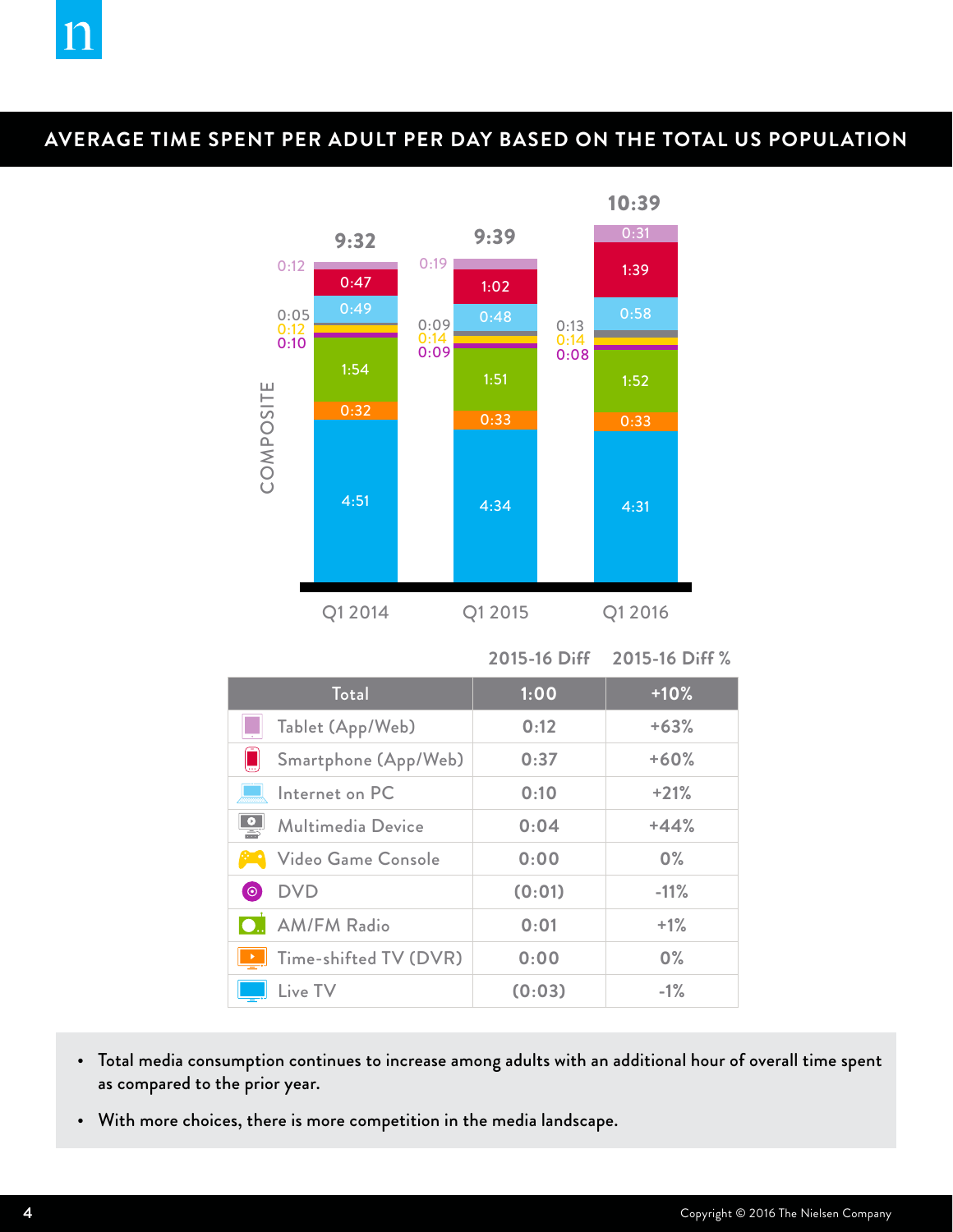# **AVERAGE TIME SPENT PER ADULT PER DAY BASED ON THE TOTAL US POPULATION AVERAGE TIME SPENT PER ADULT PER DAY BASED ON THE TOTAL US POPULATION**



#### HISPANIC



## ASIAN AMERICAN



| $+10%$<br>Total<br>1:13<br>$+100%$<br>Tablet (App/Web)<br>0:17<br>Smartphone (App/Web)<br>0:39<br>$+56%$<br>Internet on PC<br>$+20%$<br>0:11<br>Multimedia Device<br>0:05<br>$+71%$<br>$0\%$<br><b>A Video Game Console</b><br>0:00<br>O DVD<br>(0:01)<br>$-10%$<br><b>D.</b> AM/FM Radio<br>0:02<br>$+2%$<br>Time-shifted TV (DVR)<br>(0:01)<br>$-3%$ |                        |      | 2015-16 Diff 2015-16 Diff % |
|--------------------------------------------------------------------------------------------------------------------------------------------------------------------------------------------------------------------------------------------------------------------------------------------------------------------------------------------------------|------------------------|------|-----------------------------|
|                                                                                                                                                                                                                                                                                                                                                        |                        |      |                             |
|                                                                                                                                                                                                                                                                                                                                                        |                        |      |                             |
|                                                                                                                                                                                                                                                                                                                                                        |                        |      |                             |
|                                                                                                                                                                                                                                                                                                                                                        |                        |      |                             |
|                                                                                                                                                                                                                                                                                                                                                        |                        |      |                             |
|                                                                                                                                                                                                                                                                                                                                                        |                        |      |                             |
|                                                                                                                                                                                                                                                                                                                                                        |                        |      |                             |
|                                                                                                                                                                                                                                                                                                                                                        |                        |      |                             |
|                                                                                                                                                                                                                                                                                                                                                        |                        |      |                             |
|                                                                                                                                                                                                                                                                                                                                                        | $\blacksquare$ Live TV | 0:01 | $0\%$                       |

|                        |        | 2015-16 Diff 2015-16 Diff % |
|------------------------|--------|-----------------------------|
| Total                  | 0:41   | $+8%$                       |
| Tablet (App/Web)       | 0:01   | $+8%$                       |
| Smartphone (App/Web)   | 0:40   | $+48%$                      |
| Internet on PC         | 0:11   | $+33%$                      |
| Multimedia Device      | 0:07   | $+117%$                     |
| M Video Game Console   | 0:00   | $0\%$                       |
| O DVD                  | (0:02) | $-22%$                      |
| <b>D.</b> AM/FM Radio  | 0:00   | 0%                          |
| Time-shifted TV (DVR)  | (0:01) | $-5%$                       |
| $\blacksquare$ Live TV | (0:15) | $-7%$                       |

|                                              | 2015-16 Diff | 2015-16 Diff % |
|----------------------------------------------|--------------|----------------|
| Total                                        | 0:10         | $+3%$          |
| Tablet (App/Web)                             | 0:02         | $+11%$         |
| Smartphone (App/Web)                         | 0:19         | $+28%$         |
| Internet on PC                               | 0:00         | $0\%$          |
| $\overline{\mathsf{P}}$<br>Multimedia Device | 0:04         | $+21%$         |
| <b>M</b> Video Game Console                  | (0:01)       | $-10%$         |
| <b>DVD</b><br>$\odot$                        | (0:03)       | $-38%$         |
| Time-shifted TV (DVR)                        | 0:00         | $0\%$          |
| Live TV                                      | (0:11)       | $-8%$          |

*Note: Radio measurement includes Asian Americans but cannot be separated from the total audience at this time.*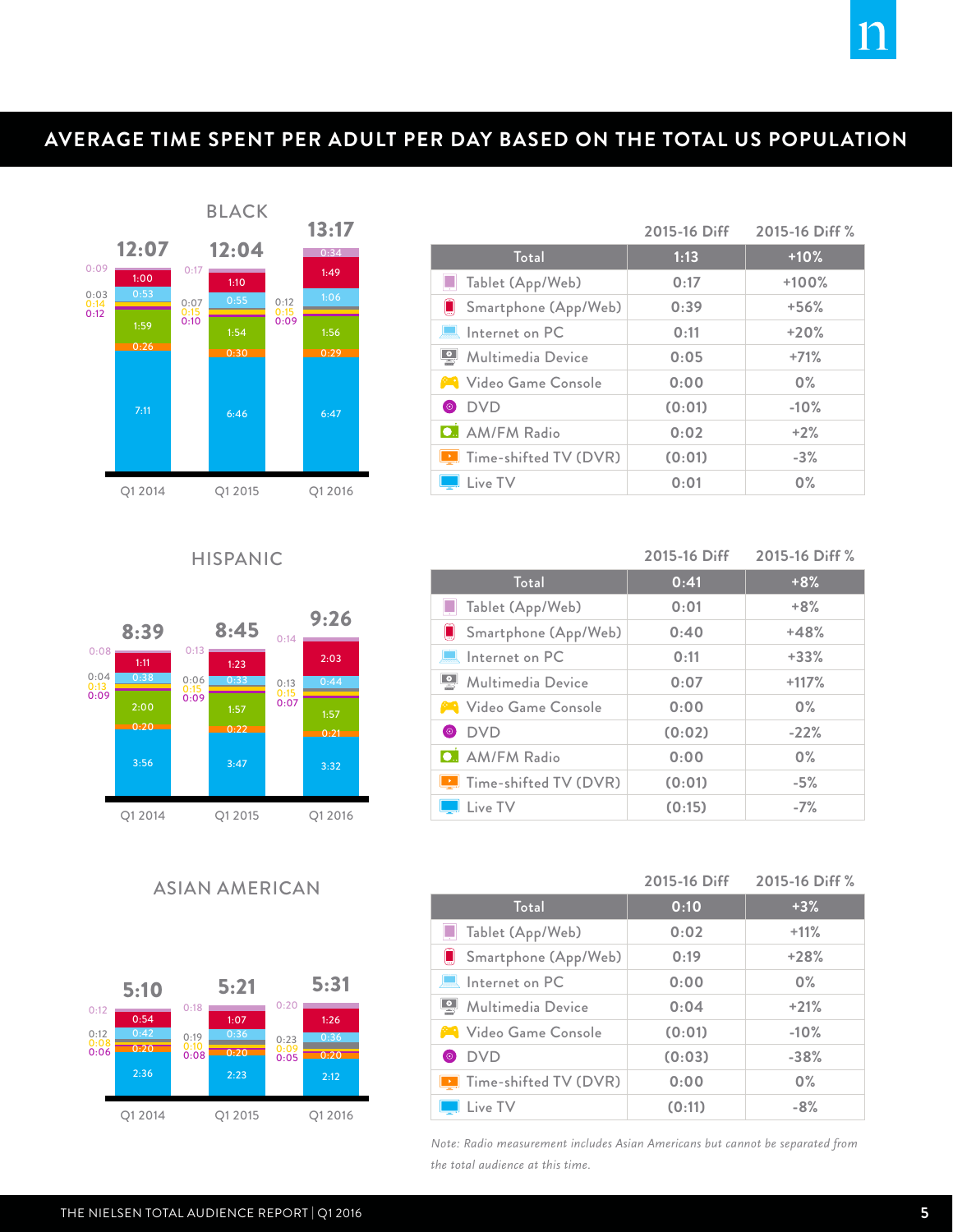# **SHARE OF AVERAGE TIME SPENT PER ADULT BASED ON THE TOTAL US POPULATION**



- Traditional platforms continue to make up the largest part of media usage.
- Radio has the most consistent share of time spent across demographics.
- The share of live TV increases with age while the share of digital and TV-Connected Devices is highest among younger adults.
- P18-34 and P35-49 have about the same share of media usage going to digital.
- More than half of overall time spent for blacks is spent with live TV.
- AM/FM radio represents a fifth of time spent for Hispanics while digital makes up one-third of the share.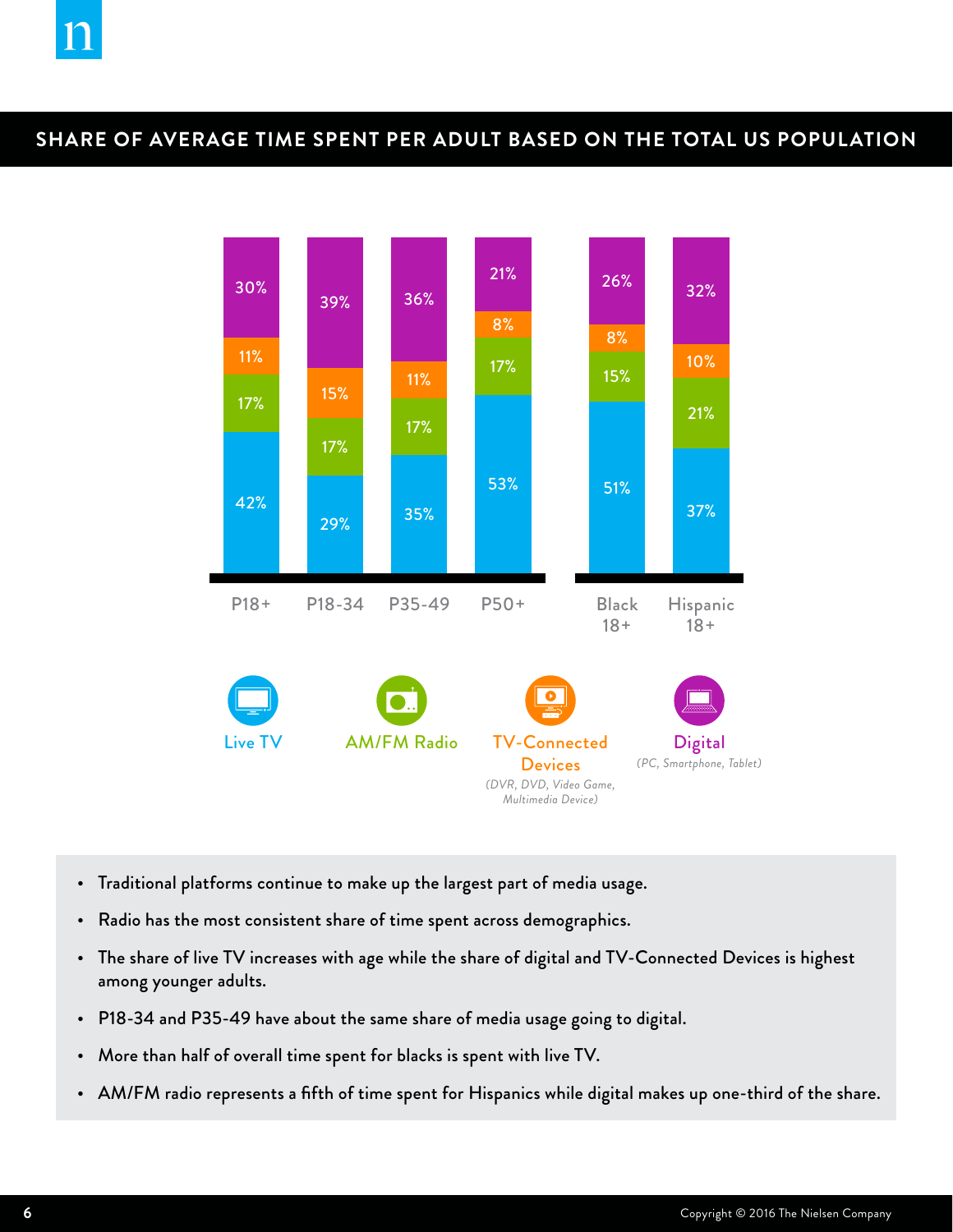

# **PERCENT OF USAGE CONTRIBUTED BY THE TOP 20% OF USERS**

**Top 20% Bottom 80%**





|                 | AM/FM<br>Radio | <b>TV</b><br>(incl DVR) | TV-Connected<br><b>Devices</b> | Internet<br>on a PC | Stream<br>on a PC | Smartphone<br>Video |
|-----------------|----------------|-------------------------|--------------------------------|---------------------|-------------------|---------------------|
| <b>Black</b>    | 47%            | 49%                     | 73%                            | 76%                 | 84%               | 88%                 |
| <b>Hispanic</b> | 50%            | 50%                     | 68%                            | 79%                 | 85%               | 92%                 |
| Asian American  | 33%            | 60%                     | 67%                            | 77%                 | 89%               | 89%                 |

- Larger, widespread behaviors are less concentrated among the heaviest users. Here, we see that only about half of TV viewing and AM/FM radio listening are done by the heaviest 20% of users (i.e. the top quintile) for the composite population.
- Smaller behaviors done by fewer persons tend to be more concentrated among the heaviest users. 71% of TV-connected device usage minutes are done by the top 20% of users within the composite population. Digital usage is even more concentrated among heavy users – over 75% of total minutes come from the top 20% of users.

*Source: Radio - Scarborough USA+ Release 2, 2015 (Aug 2014 - Oct 2015) P18+, TV and Online - Nielsen NPOWER/Cross Platform Homes Panel for P2+ - Internet and Streaming based on home PC only, Smartphone Video - Electronic Mobile Measurement for P18+*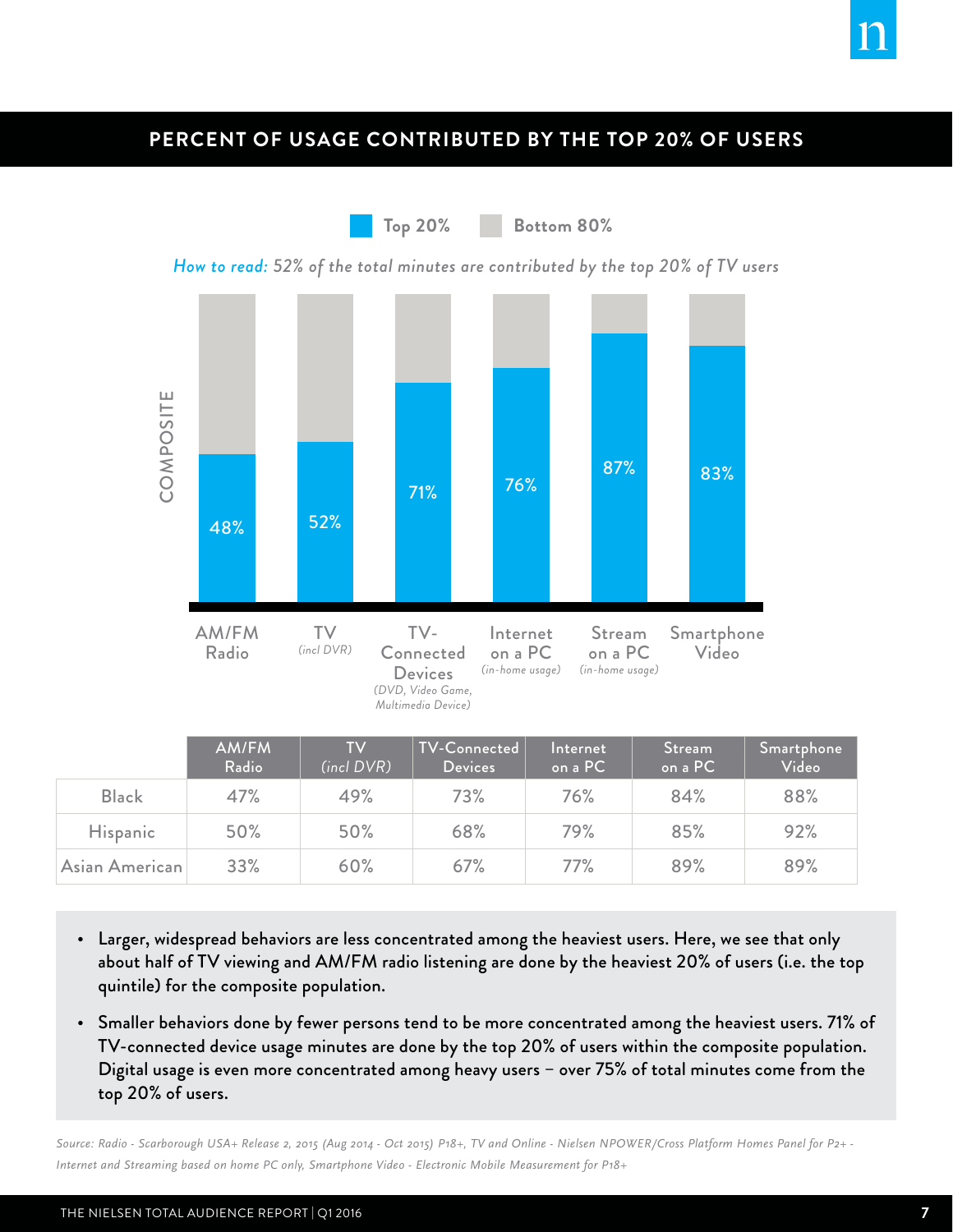

# **DVR AND SUBSCRIPTION VIDEO ON DEMAND**



- While DVR penetration has plateaued, SVOD penetration is growing.
- In 1st Quarter 2016, SVOD penetration equaled DVR penetration with half of homes having access to each of these.



- 72% of homes have either a DVR or access to SVOD, up from 67% last year.
- The steady growth of SVOD means that the "SVOD Only" and "DVR and SVOD" categories are growing, while fewer homes have "DVR Only."

*Source: Based on scaled installed counts for the 15th of each month within the quarter via Nielsen NPOWER/National Panel*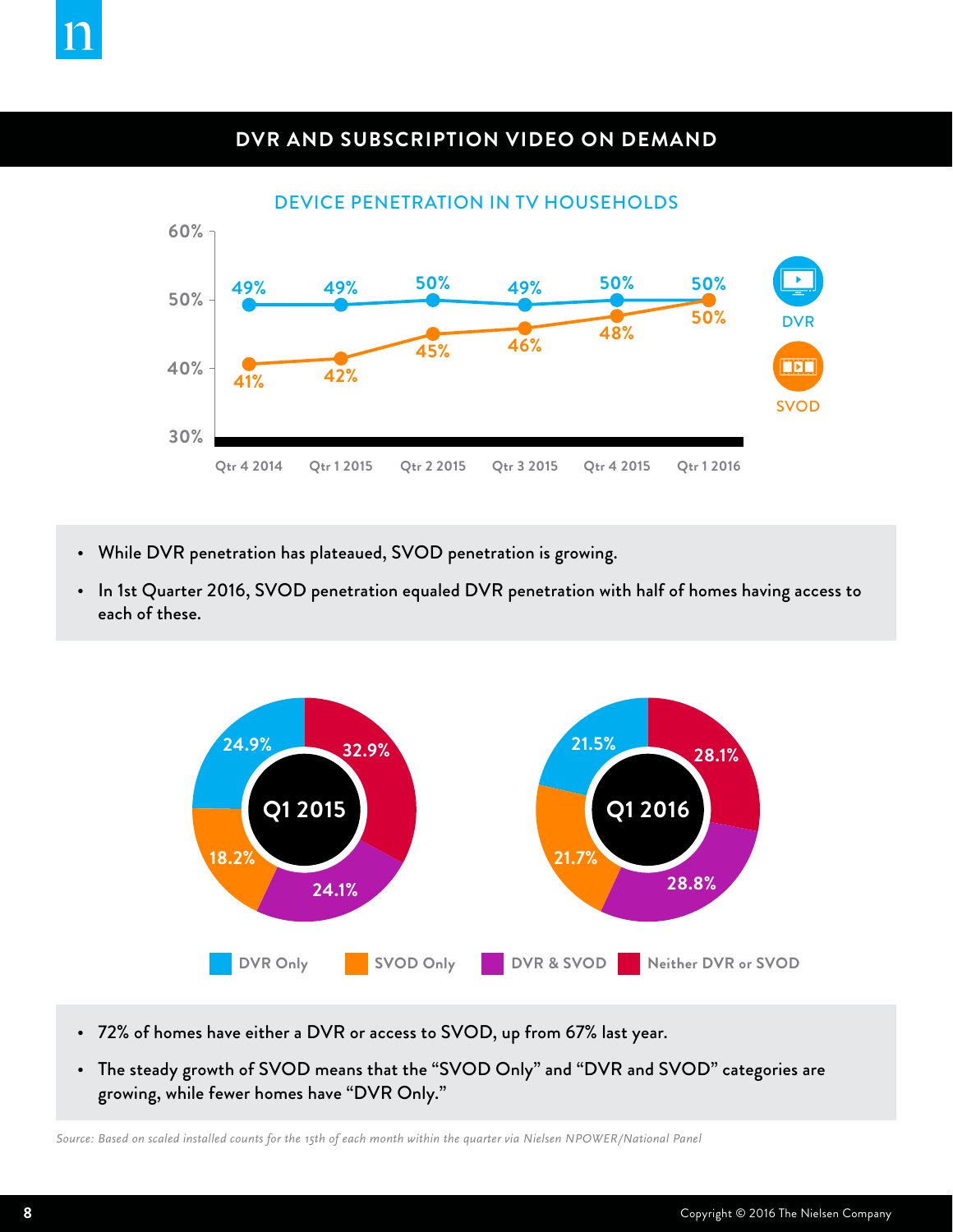# **TECHNOLOGY/SERVICES PENETRATION**

Q1 2016 AND CHANGE FROM Q1 2015



- Changing consumer behavior is being driven by growth of technologies and services.
- Emerging technologies are showing growth in ownership while some older devices are experiencing declines or a flattening in ownership.

*Source: Based on scaled installed counts for the 15th of each month within the quarter via Nielsen NPOWER/National Panel*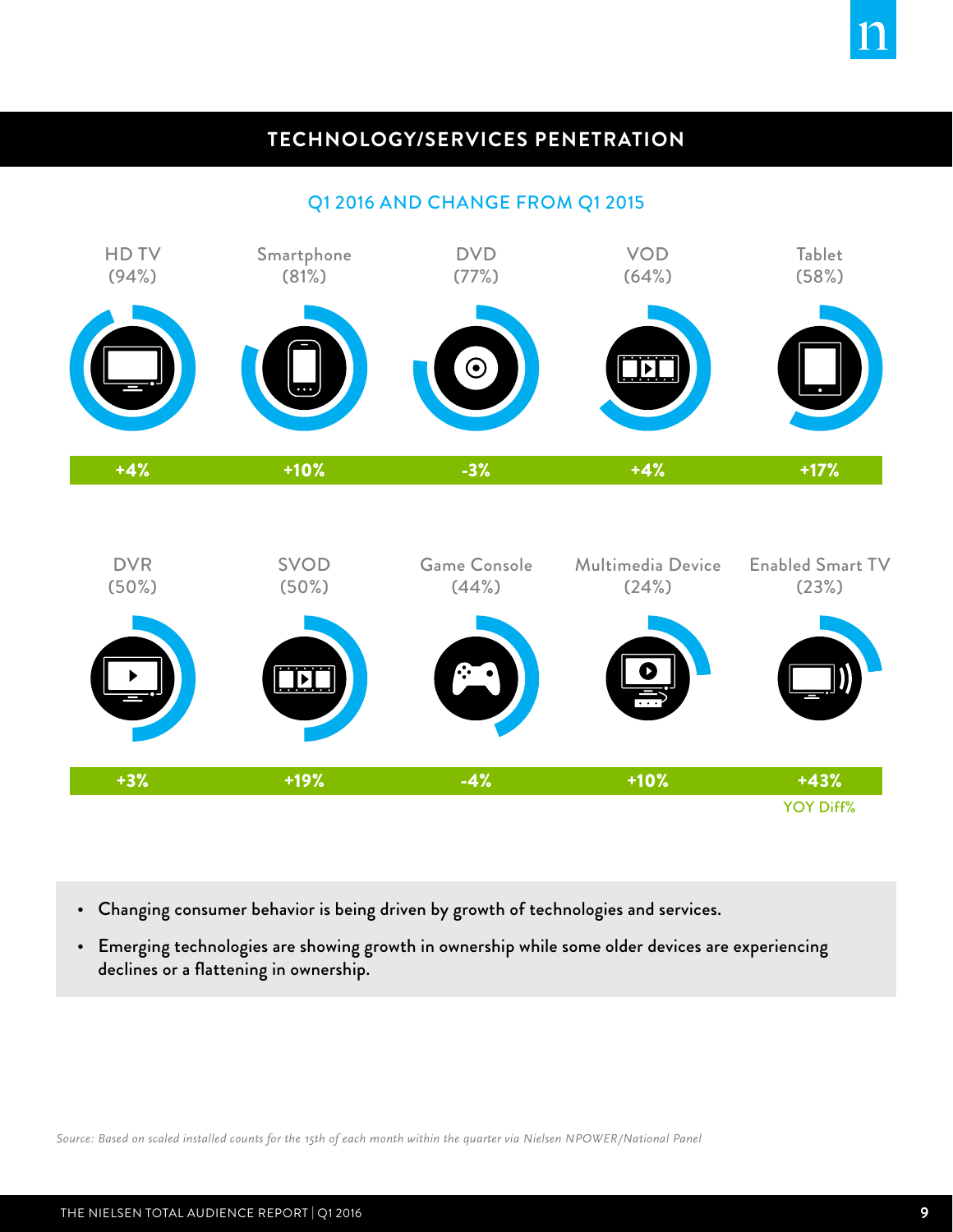

# **AVERAGE TIME SPENT PER ADULT 18+ PER DAY**

#### EXHIBIT 1 - BASED ON THE TOTAL US POPULATION



#### EXHIBIT 2 - BASED ON USERS OF EACH MEDIUM

|                          | Q1 2014 | Q1 2015 | Q1 2016 |
|--------------------------|---------|---------|---------|
| Live+DVR/Time-shifted TV | 6:51    | 6:46    | 6:37    |
| DVR/Time-shifted TV      | 2:03    | 2:05    | 1:58    |
| AM/FM Radio              | 2:45    | 2:42    | 2:44    |
| DVD/Blu-Ray Device       | 1:46    | 1:44    | 1:48    |
| Game Console             | 2:42    | 2:52    | 2:58    |
| Multimedia Device        | 2:17    | 2:33    | 2:29    |
| Internet on a PC         | 2:16    | 2:18    | 3:01    |
| App/Web on a Smartphone  | 1:35    | 1:51    | 2:32    |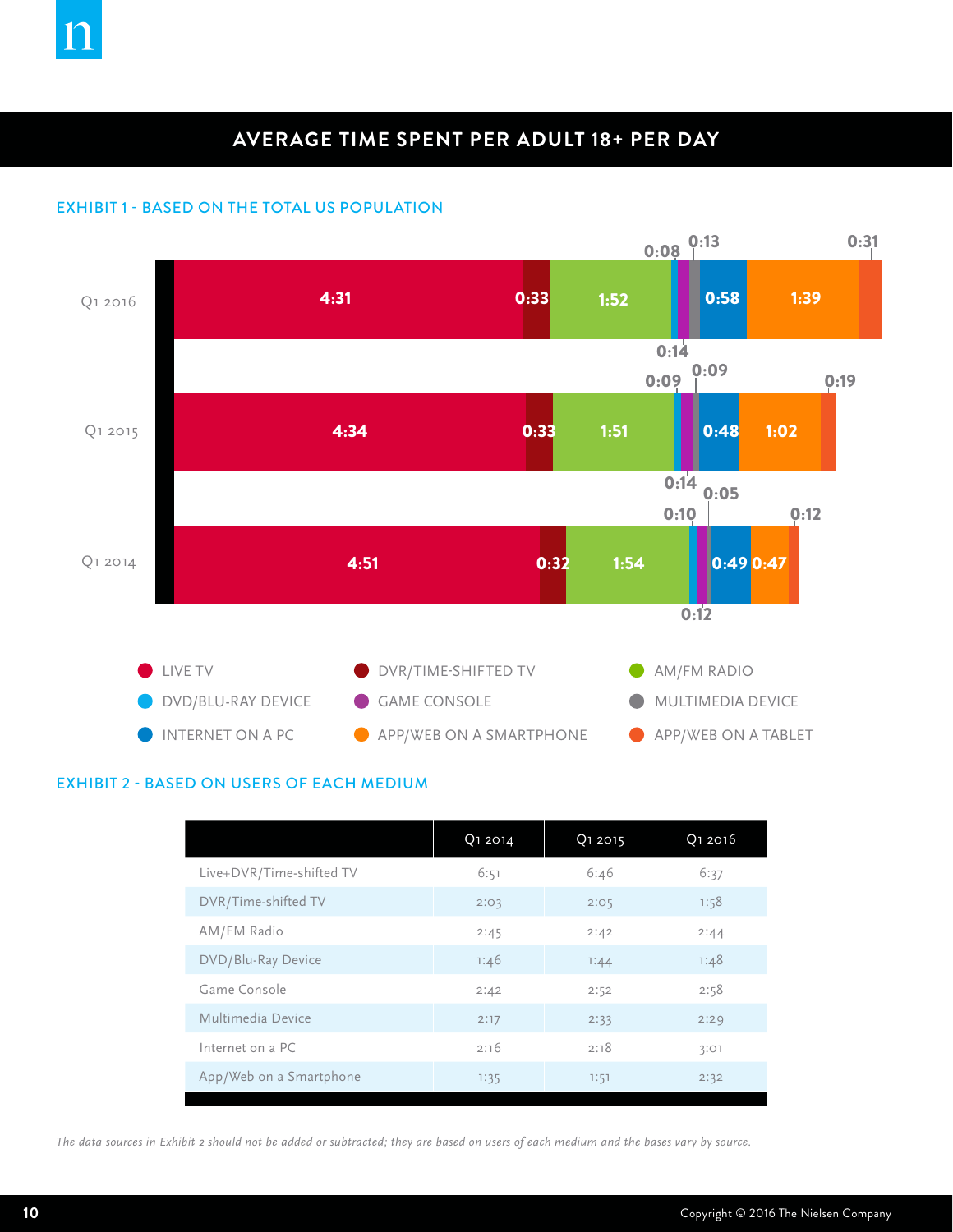## TABLE 1A – WEEKLY TIME SPENT IN HOURS: MINUTES AMONG US POPULATION FOR Q1 2016

|                              | Demo<br>(Pop) | Total | A<br>$18 +$ | $\sf K$<br>$2 - 11$ | T<br>$12 - 17$ | ${\sf A}$<br>$18 - 24$ | $\mathsf A$<br>$25 - 34$ | $\mathsf A$<br>$35 - 49$ | A<br>$50 - 64$ | $\mathsf A$<br>$65+$ | Black<br>Total | Hisp.<br>Total | Asian<br>Am.<br>Total |
|------------------------------|---------------|-------|-------------|---------------------|----------------|------------------------|--------------------------|--------------------------|----------------|----------------------|----------------|----------------|-----------------------|
| Live+DVR/Time-<br>shifted TV | $P2+$         | 31:50 | 35:26       | 20:22               | 15:29          | 16:18                  | 23:26                    | 32:07                    | 44:06          | 51:32                | 45:33          | 24:38          | 16:05                 |
| DVR/Time-shifted<br>TV       | $P2+$         | 3:25  | 3:49        | 2:10                | 1:34           | 1:30                   | 3:01                     | 4:22                     | 4:39           | 4:12                 | 3:01           | 2:14           | 2:02                  |
| AM/FM Radio                  | $P12+$        | 12:26 | 13:01       | n/a                 | 6:55           | 10:19                  | 11:20                    | 13:40                    | 15:09          | 12:32                | 12:48          | 12:57          | n/a                   |
| DVD/Blu-Ray<br>Device        | $P2+$         | 1:02  | 0:58        | 1:33                | O:52           | 0:48                   | 1:07                     | 1:05                     | 1:00           | O:42                 | 1:04           | 0:58           | 0:38                  |
| Game Console                 | $P2+$         | 1:58  | 1:38        | 2:39                | 3:59           | 4:17                   | 3:20                     | 1:30                     | 0:28           | O:O7                 | 2:07           | 2:04           | 1:12                  |
| Multimedia Device            | $P_{2+}$      | 1:34  | 1:33        | 1:51                | 1:18           | 1:55                   | 2:36                     | 1:44                     | 1:07           | O:42                 | 1:18           | 1:32           | 2:36                  |
| Internet on a PC             | $P_{2+}$      | 5:23  | 6:43        | 0:18                | 0:44           | 4:32                   | 7:53                     | 8:20                     | 7:21           | 4:10                 | 5:50           | 3:47           | 3:24                  |
| Video on a PC                | $P2+$         | 1:33  | 1:49        | O:31                | O:4O           | 2:01                   | 2:57                     | 2:12                     | 1:26           | O:41                 | 2:14           | 1:31           | 1:19                  |
| App/Web on a<br>Smartphone   | $P18 +$       | 11:36 | 11:36       | n/a                 | n/a            | 15:11                  | 13:47                    | 14:34                    | 12:13          | 2:41                 | 12:43          | 14:24          | 10:06                 |
| Video on a<br>Smartphone     | $P18 +$       | 0:23  | 0:23        | n/a                 | n/a            | 0:54                   | O:31                     | 0:25                     | 0:16           | <b>IFR</b>           | 0:36           | 0:43           | 0:34                  |

*Note: IFR represents data that is insufficient for reporting due to small sample sizes. n/a represents data unavailability*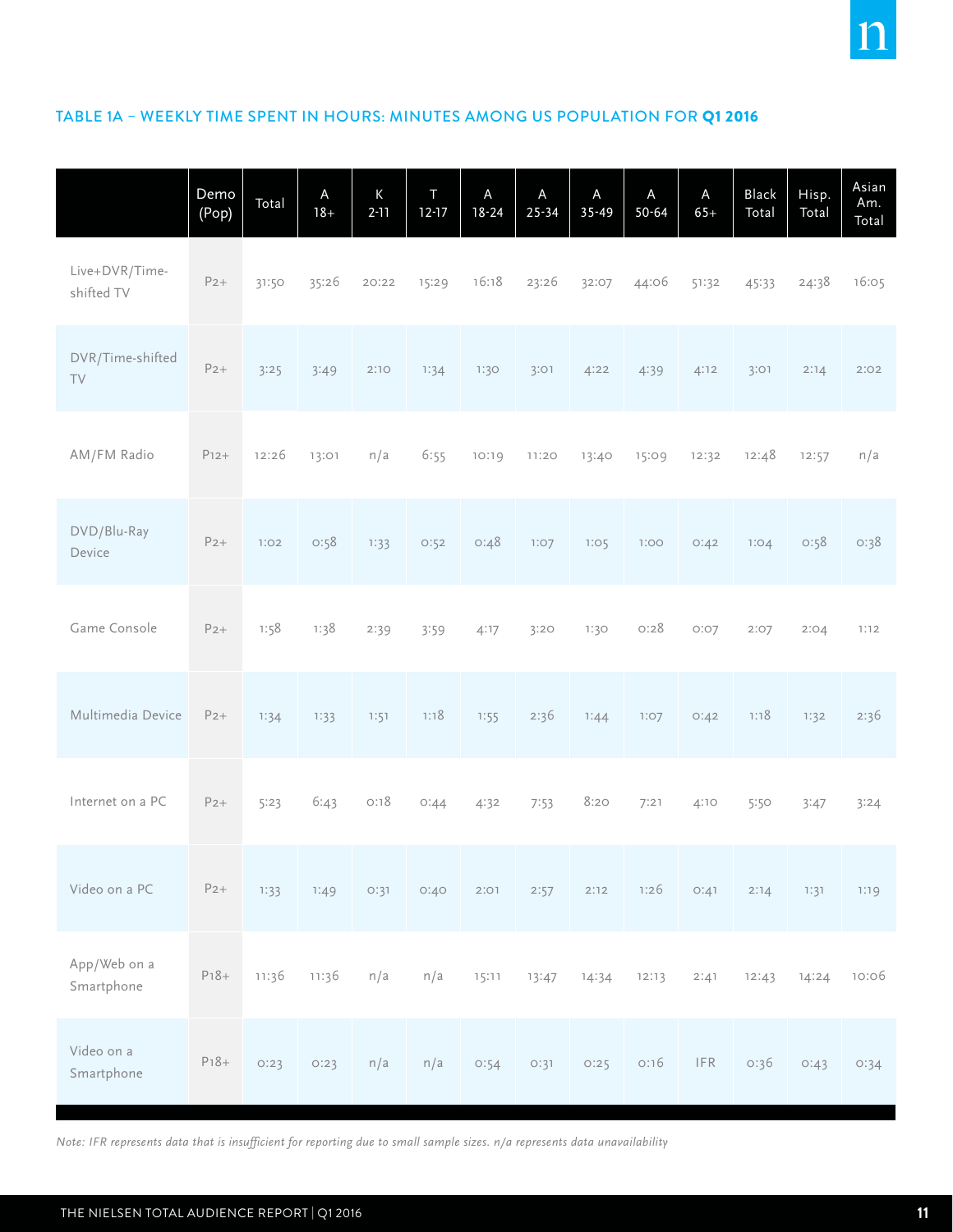## TABLE 1B – WEEKLY TIME SPENT IN HOURS: MINUTES AMONG US POPULATION FOR Q1 2015

|                              | Demo<br>(Pop) | Total | $\mathsf{A}$<br>$18 +$ | $\sf K$<br>$2 - 11$ | T<br>$12 - 17$ | $\boldsymbol{\mathsf{A}}$<br>$18 - 24$ | A<br>$25 - 34$ | A<br>$35 - 49$ | A<br>$50 - 64$ | $\sf A$<br>$65+$ | Black<br>Total | Hisp.<br>Total | Asian<br>Am.<br>Total |
|------------------------------|---------------|-------|------------------------|---------------------|----------------|----------------------------------------|----------------|----------------|----------------|------------------|----------------|----------------|-----------------------|
| Live+DVR/Time-<br>shifted TV | $P2+$         | 32:33 | 35:50                  | 22:13               | 17:52          | 18:04                                  | 24:36          | 32:54          | 43:49          | 51:14            | 45:44          | 26:41          | 17:39                 |
| DVR/Time-shifted<br>TV       | $P2+$         | 3:29  | 3:50                   | 2:28                | 1:50           | 1:43                                   | 3:24           | 4:26           | 4:31           | 3:54             | 3:12           | 2:20           | 2:08                  |
| AM/FM Radio                  | $P12+$        | 12:21 | 12:55                  | n/a                 | 7:02           | 10:13                                  | 11:33          | 13:36          | 14:55          | 12:16            | 12:42          | 12:53          | n/a                   |
| DVD/Blu-Ray<br>Device        | $P2+$         | 1:12  | 1:05                   | 2:00                | 1:04           | 0:58                                   | 1:18           | 1:14           | 1:07           | O:42             | 1011           | 1:10           | 0:57                  |
| Game Console                 | $P2+$         | 1:59  | 1:35                   | 2:55                | 4:22           | 4:34                                   | 3:07           | 1:16           | O:27           | O:O7             | 2:11           | 2:12           | 1:23                  |
| Multimedia Device            | $P2+$         | 1:01  | 1:01                   | 1:08                | 0:43           | 1:21                                   | 1:41           | 1:11           | O:4O           | O:27             | 0:46           | 0:45           | 2:04                  |
| Internet on a PC             | $P_{2+}$      | 4:30  | 5:36                   | 0:17                | 0:46           | 4:26                                   | 5:36           | 7:06           | 6:19           | 3:23             | 4:56           | 2:52           | 3:27                  |
| Video on a PC                | $P2+$         | 1:17  | 1:32                   | O:21                | O:24           | 1:51                                   | 1:58           | 1:56           | 1:22           | 0:38             | 1:50           | 0:57           | 1:02                  |
| App/Web on a<br>Smartphone   | $P18 +$       | 7:20  | 7:20                   | n/a                 | n/a            | 10:08                                  | 9:40           | 9:00           | 7:02           | 1:28             | 8:09           | 9:43           | 7:51                  |
| Video on a<br>Smartphone     | $P18+$        | 0:14  | 0:14                   | n/a                 | n/a            | 0:32                                   | O:22           | O:14           | 0:09           | <b>IFR</b>       | 0:19           | 0:25           | O:21                  |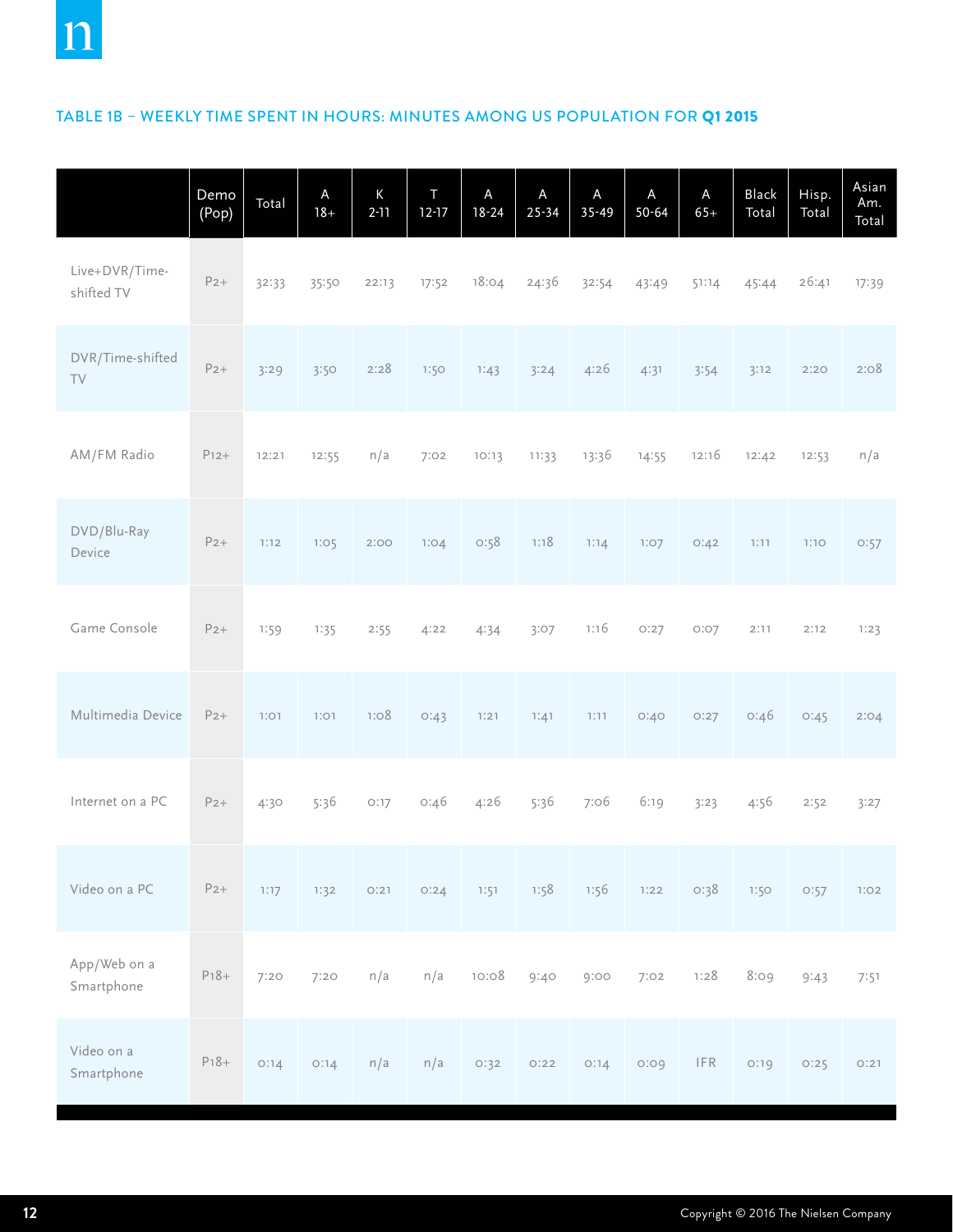## TABLE 2A – USERS BY MEDIUM FOR Q1 2016

NUMBER OF USERS (IN 000'S) - MONTHLY REACH

|                              | Demo<br>(Users) | Total                                                                            | A<br>$18+$                           | К<br>$2 - 11$ | T<br>$12 - 17$ | $\sf A$<br>$18 - 24$ | A<br>$25 - 34$                           | Α<br>$35 - 49$       | A<br>$50 - 64$                     | A<br>$65+$           | Black<br>Total                                          | Hisp.<br>Total | Asian<br>Am.<br>Total |
|------------------------------|-----------------|----------------------------------------------------------------------------------|--------------------------------------|---------------|----------------|----------------------|------------------------------------------|----------------------|------------------------------------|----------------------|---------------------------------------------------------|----------------|-----------------------|
| Live+DVR/Time-<br>shifted TV | $P2+$           |                                                                                  | 287,297 226,101 37,764               |               | 23,431         | 26,524               | 37,509                                   | 57,270               | 59,659                             | 45,139               | 38,506                                                  | 49,872         | 15,863                |
| DVR/Time-shifted<br>TV       | $P2+$           |                                                                                  | 199,597 158,194 25,866 15,536 16,133 |               |                |                      |                                          |                      | 26,791 42,533 42,897 29,839 26,348 |                      |                                                         | 30,160         | 9,590                 |
| AM/FM Radio                  | $P12+$          |                                                                                  | 263,342 239,551                      | n/a           |                |                      |                                          |                      |                                    |                      | 23,789 29,819 41,858 59,891 61,840 46,820 33,883        | 43,354         | n/a                   |
| DVD/Blu-Ray<br>Device        | $P_{2+}$        |                                                                                  | 122,004 93,035 19,071                |               | 9,899          | 8,082                | 14,247                                   | 27,126               |                                    | 26,738 16,842 14,125 |                                                         | 19,445         | 5,707                 |
| Game Console                 | $P2+$           |                                                                                  | 92,660 60,681 19,158 12,821 12,211   |               |                |                      |                                          | 17,087 20,340        | 8,834                              | 2,208                | 11,940                                                  | 17,568         | 4,905                 |
| Multimedia Device            | $P_{2+}$        |                                                                                  | 79,701 60,185 12,680                 |               | 6,836          | 7,843                |                                          | 14,223 19,028 13,169 |                                    | 5,922                | 7,825                                                   | 13,897         | 7,845                 |
| Internet on a PC             | $P_{2+}$        |                                                                                  | 183,144 162,063 11,271               |               |                |                      | 9,810 16,544 29,284 46,533 43,864 25,838 |                      |                                    |                      | 22,995                                                  | 23,738         | 6,341                 |
| Video on a PC                |                 | P2+ 123,940 112,364 6,316 5,260 10,767 19,825 31,725 31,631 18,416 15,849 15,162 |                                      |               |                |                      |                                          |                      |                                    |                      |                                                         |                | 4,352                 |
| App/Web on a<br>Smartphone   | $P18+$          |                                                                                  | 190,771 190,771                      | n/a           | n/a            |                      |                                          |                      |                                    |                      | 27,670 36,769 55,564 58,120 12,647 23,496 33,016 11,125 |                |                       |
| Video on a<br>Smartphone     | $P18+$          |                                                                                  | 151,011 151,011                      | n/a           | n/a            |                      |                                          |                      |                                    |                      | 24,185 30,366 46,420 42,054 7,987 19,781 27,278         |                | 8,365                 |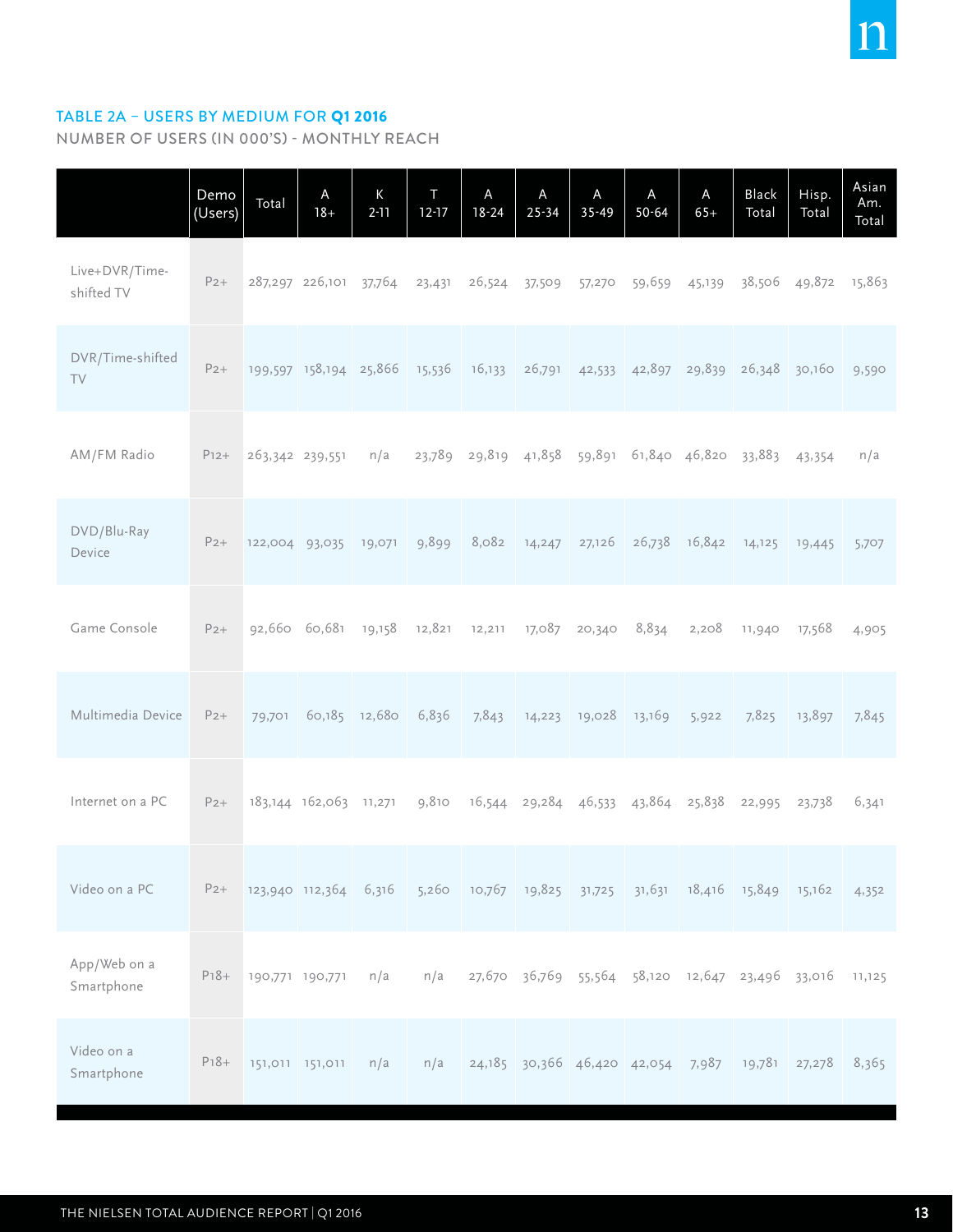## TABLE 2B – USERS BY MEDIUM FOR Q1 2015

NUMBER OF USERS (IN 000'S) - MONTHLY REACH

|                              | Demo<br>(Users) | Total                                                                                | A<br>$18+$             | К<br>$2 - 11$                                                                        | т<br>$12 - 17$ | $\mathsf A$<br>$18 - 24$ | A<br>$25 - 34$ | A<br>$35 - 49$ | A<br>$50 - 64$                    | A<br>$65+$    | <b>Black</b><br>Total | Hisp.<br>Total                                          | Asian<br>Am.<br>Total |
|------------------------------|-----------------|--------------------------------------------------------------------------------------|------------------------|--------------------------------------------------------------------------------------|----------------|--------------------------|----------------|----------------|-----------------------------------|---------------|-----------------------|---------------------------------------------------------|-----------------------|
| Live+DVR/Time-<br>shifted TV | $P_{2+}$        |                                                                                      | 284,817 223,447 37,833 |                                                                                      | 23,537         |                          | 25,878 36,890  | 57,577         | 59,570                            | 43,532        | 37,712                | 48,695                                                  | 15,310                |
| DVR/Time-shifted<br>TV       | $P_{2+}$        |                                                                                      |                        | 182,725 143,980 23,886 14,858 15,023 24,928 40,374 38,668 24,988 23,765 26,042 8,409 |                |                          |                |                |                                   |               |                       |                                                         |                       |
| AM/FM Radio                  | $P12+$          | 260,963 237,135                                                                      |                        | n/a                                                                                  |                | 23,830 29,869 41,503     |                | 59,951         | 61,387                            | 45,003        | 33,379                | 42,358                                                  | n/a                   |
| DVD/Blu-Ray<br>Device        | $P2+$           |                                                                                      |                        | 140,826 106,510 22,496 11,820                                                        |                | 9,731                    | 16,970         | 31,132         | 30,568                            | 18,109 16,262 |                       | 22,563                                                  | 6,760                 |
| Game Console                 | $P2+$           |                                                                                      |                        | 98,664 63,496 20,880 14,288 12,818 18,202 20,782                                     |                |                          |                |                | 9,419                             | 2,276         | 12,352                | 17,947                                                  | 5,763                 |
| Multimedia Device            | $P_{2+}$        | 53,236                                                                               | 39,917                 | 8,772                                                                                | 4,547          | 5,239                    | 9,867          | 12,943         | 8,257                             | 3,612         | 5,231                 | 8,059                                                   | 5,912                 |
| Internet on a PC             | $P_{2+}$        |                                                                                      |                        | 192,875 169,249 12,743                                                               |                | 10,883 18,625            |                |                | 29,711 49,504 46,665              | 24,743        | 24,748                | 25,024                                                  | 6,829                 |
| Video on a PC                | $P_{2+}$        | $138,502$ 124,065 7,856 6,582 12,918 21,201 36,121 35,468 18,356 17,851 16,822 5,107 |                        |                                                                                      |                |                          |                |                |                                   |               |                       |                                                         |                       |
| App/Web on a<br>Smartphone   | $P18+$          |                                                                                      | 170,303 170,303        | n/a                                                                                  | n/a            |                          |                |                |                                   |               |                       | 25,392 33,481 49,694 51,155 10,582 20,717 29,492 10,192 |                       |
| Video on a<br>Smartphone     | $P18+$          |                                                                                      | 128,432 128,432        | n/a                                                                                  | n/a            | 21,949                   |                |                | 27,817 39,165 33,402 6,100 17,255 |               |                       | 24,688                                                  | 7,824                 |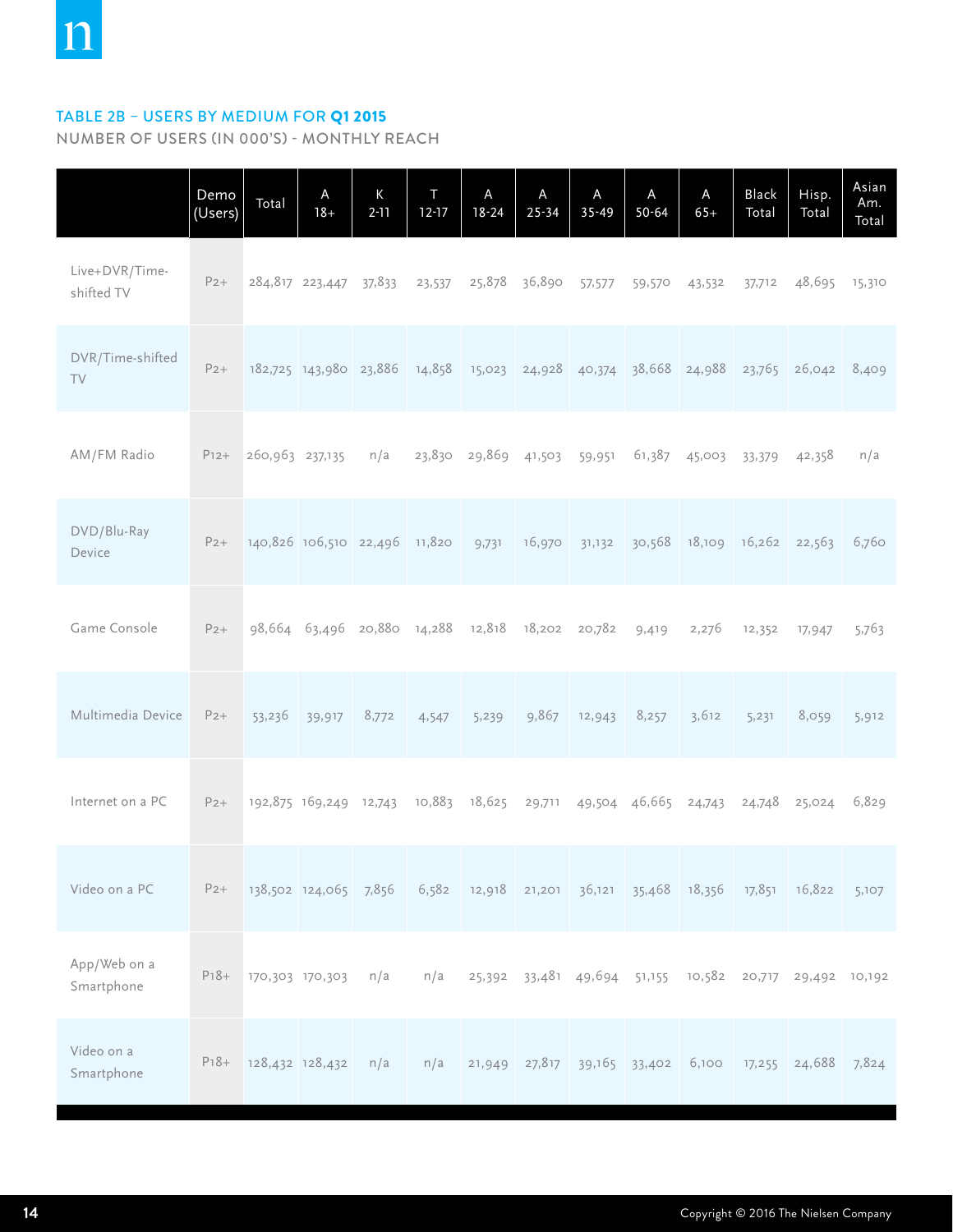

## TABLE 3A – PERCENTAGE OF USERS BY MEDIUM FOR Q1 2016

PERCENTAGE OF USERS - MONTHLY REACH

|                              | Demo<br>(Users) | Total | $\sf A$<br>$18+$ | $\sf K$<br>$2 - 11$ | T<br>$12 - 17$ | $\sf A$<br>$18 - 24$ | $\sf A$<br>$25 - 34$ | A<br>$35 - 49$ | A<br>$50 - 64$ | $\mathsf A$<br>$65+$ | Black<br>Total | Hisp.<br>Total | Asian<br>Am.<br>Total |
|------------------------------|-----------------|-------|------------------|---------------------|----------------|----------------------|----------------------|----------------|----------------|----------------------|----------------|----------------|-----------------------|
| Live+DVR/Time-<br>shifted TV | $P2+$           | 93%   | 93%              | 93%                 | 93%            | 86%                  | 89%                  | 94%            | 96%            | 96%                  | 95%            | 96%            | 86%                   |
| DVR/Time-shifted<br>TV       | $P2+$           | 65%   | 65%              | 63%                 | 62%            | 52%                  | 64%                  | 70%            | 69%            | 63%                  | 65%            | 58%            | 52%                   |
| AM/FM Radio                  | $P12+$          | 97%   | 97%              | n/a                 | 95%            | 95%                  | 98%                  | 98%            | 99%            | 97%                  | 97%            | 98%            | n/a                   |
| DVD/Blu-Ray<br>Device        | $P2+$           | 39%   | 38%              | 47%                 | 39%            | 26%                  | 34%                  | 45%            | 43%            | 36%                  | 35%            | 37%            | 31%                   |
| Game Console                 | $P2+$           | 30%   | 25%              | 47%                 | 51%            | 40%                  | 41%                  | 34%            | 14%            | 5%                   | 29%            | 34%            | 27%                   |
| Multimedia Device            | $P2+$           | 26%   | 25%              | 31%                 | 27%            | 25%                  | 34%                  | 31%            | 21%            | 13%                  | 19%            | 27%            | 42%                   |
| Internet on a PC             | $P2+$           | 59%   | 67%              | 28%                 | 39%            | 54%                  | 70%                  | 77%            | 70%            | 55%                  | 57%            | 46%            | 34%                   |
| Video on a PC                | $P2+$           | 40%   | 46%              | 15%                 | 21%            | 35%                  | 47%                  | 52%            | 51%            | 39%                  | 39%            | 29%            | 24%                   |
| App/Web on a<br>Smartphone   | $P18+$          | 79%   | 79%              | n/a                 | n/a            | 90%                  | 88%                  | 92%            | 93%            | 27%                  | 77%            | 89%            | 76%                   |
| Video on a<br>Smartphone     | $P18+$          | 62%   | 62%              | n/a                 | n/a            | 78%                  | 72%                  | 76%            | 67%            | 17%                  | 65%            | 74%            | 57%                   |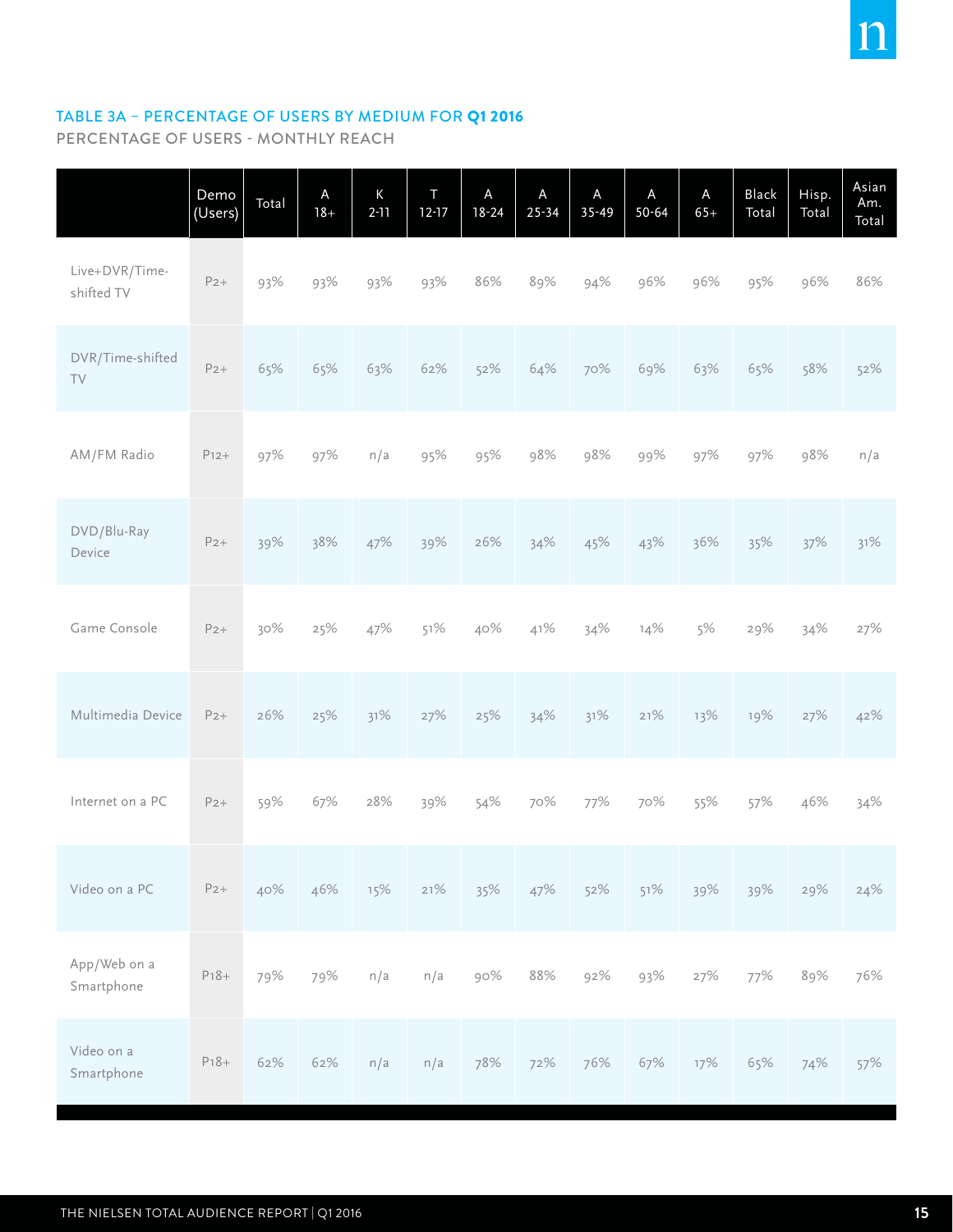# TABLE 3B – PERCENTAGE OF USERS BY MEDIUM FOR Q1 2015

PERCENTAGE OF USERS - MONTHLY REACH

|                              | Demo<br>(Users) | Total | A<br>$18 +$ | К<br>$2 - 11$ | T<br>$12 - 17$ | $\mathsf A$<br>$18 - 24$ | Α<br>$25 - 34$ | A<br>$35 - 49$ | A<br>$50 - 64$ | A<br>$65+$ | Black<br>Total | Hisp.<br>Total | Asian<br>Am.<br>Total |
|------------------------------|-----------------|-------|-------------|---------------|----------------|--------------------------|----------------|----------------|----------------|------------|----------------|----------------|-----------------------|
| Live+DVR/Time-<br>shifted TV | $P2+$           | 93%   | 93%         | 93%           | 94%            | 84%                      | 89%            | 95%            | 96%            | 96%        | 94%            | 96%            | 86%                   |
| DVR/Time-shifted<br>TV       | $P2+$           | 60%   | 60%         | 59%           | 59%            | 49%                      | 60%            | 67%            | 62%            | 55%        | 59%            | 51%            | 47%                   |
| AM/FM Radio                  | $P12+$          | 97%   | 97%         | n/a           | 95%            | 95%                      | 99%            | 98%            | 99%            | 97%        | 97%            | 98%            | n/a                   |
| DVD/Blu-Ray<br>Device        | $P2+$           | 46%   | 44%         | 55%           | 47%            | 32%                      | 41%            | 51%            | 49%            | 40%        | 41%            | 44%            | 38%                   |
| Game Console                 | $P2+$           | 32%   | 26%         | 51%           | 57%            | 42%                      | 44%            | 34%            | 15%            | 5%         | 31%            | 35%            | 32%                   |
| Multimedia Device            | $P2+$           | 17%   | 17%         | 22%           | 18%            | 17%                      | 24%            | 21%            | 13%            | 8%         | 13%            | 16%            | 33%                   |
| Internet on a PC             | $P_{2+}$        | 63%   | 70%         | 31%           | 43%            | 60%                      | 72%            | 82%            | 75%            | 55%        | 62%            | 49%            | 38%                   |
| Video on a PC                | $P_{2+}$        | 45%   | 52%         | 19%           | 26%            | 42%                      | 51%            | 60%            | 57%            | 40%        | 45%            | 33%            | 29%                   |
| App/Web on a<br>Smartphone   | $P18+$          | 71%   | 71%         | n/a           | n/a            | 82%                      | 81%            | 82%            | 83%            | 23%        | 69%            | 82%            | 72%                   |
| Video on a<br>Smartphone     | $P18 +$         | 53%   | 53%         | n/a           | n/a            | 71%                      | 67%            | 65%            | 54%            | 13%        | 58%            | 68%            | 56%                   |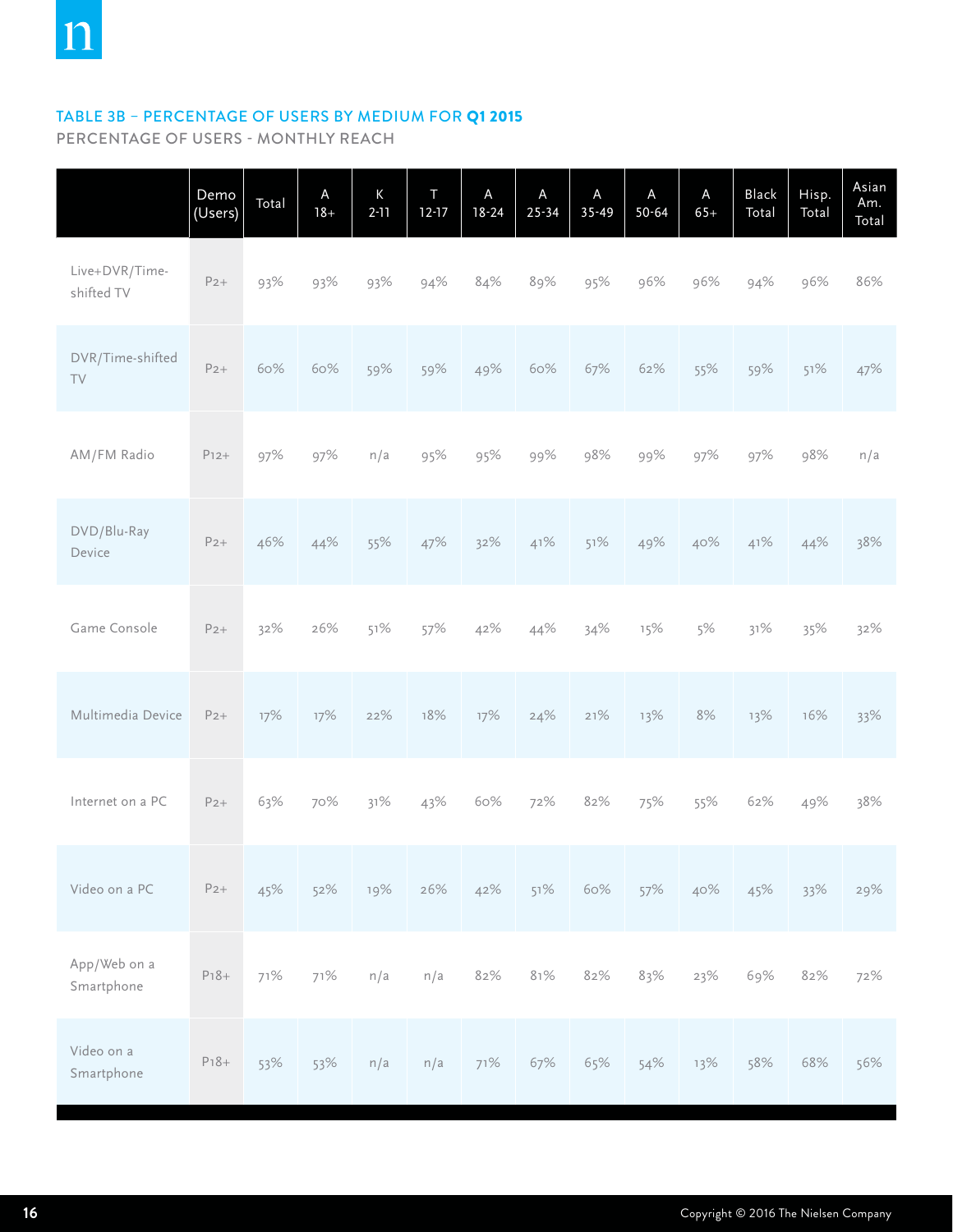

#### TABLE 4A – MONTHLY TIME SPENT IN HOURS: MINUTES AMONG USERS FOR Q1 2016

|                              | Demo<br>(Users) | Total  | A<br>$18 +$ | $\sf K$<br>$2 - 11$ | T<br>$12 - 17$ | A<br>$18 - 24$ | $\sf A$<br>$25 - 34$ | A<br>$35 - 49$ | A<br>$50 - 64$ | $\mathsf A$<br>$65+$ | Black<br>Total | Hisp.<br>Total | Asian<br>Am.<br>Total |
|------------------------------|-----------------|--------|-------------|---------------------|----------------|----------------|----------------------|----------------|----------------|----------------------|----------------|----------------|-----------------------|
| Live+DVR/Time-<br>shifted TV | $P2+$           | 148:19 | 165:04      | 95:25               | 71:50          | 82:16          | 113:35               | 147:29         | 199:52         | 232:51               | 208:28         | 111:30         | 81:14                 |
| DVR/Time-shifted<br>TV       | $P2+$           | 22:52  | 25:21       | 14:48               | 11:01          | 12:29          | 20:27                | 26:59          | 29:20          | 28:41                | 20:12          | 16:43          | 16:59                 |
| AM/FM Radio                  | $P12+$          | 54:52  | 57:11       | n/a                 | 31:37          | 46:20          | 49:15                | 60:00          | 66:13          | 54:36                | 56:29          | 54:51          | n/a                   |
| DVD/Blu-Ray<br>Device        | $P2+$           | 11:18  | 10:51       | 14:25               | 9:30           | 13:12          | 14:14                | 10:35          | 10:05          | 8:33                 | 13:21          | 11:10          | 8:48                  |
| Game Console                 | $P2+$           | 28:19  | 28:22       | 24:29               | 33:46          | 46:58          | 35:26                | 19:22          | 14:16          | 10:10                | 31:11          | 26:32          | 19:40                 |
| Multimedia Device            | $P_{2+}$        | 26:19  | 27:05       | 25:50               | 20:35          | 32:51          | 33:11                | 23:52          | 22:56          | 24:17                | 29:14          | 24:50          | 26:31                 |
| Internet on a PC             | $P_{2+}$        | 39:30  | 43:49       | 4:44                | 8:03           | 36:25          | 49:11                | 47:31          | 45:28          | 33:01                | 44:39          | 35:59          | 43:24                 |
| Video on a PC                | $P_{2+}$        | 16:38  | 16:55       | 14:10               | 13:27          | 24:48          | 26:52                | 18:07          | 12:15          | 7:32                 | 24:41          | 22:24          | 23:58                 |
| App/Web on a<br>Smartphone   | $P18 +$         | 59:40  | 59:40       | n/a                 | n/a            | 67:34          | 63:27                | 64:39          | 53:13          | 39:06                | 66:56          | 65:06          | 52:32                 |
| Video on a<br>Smartphone     | $P18 +$         | 2:31   | 2:31        | n/a                 | n/a            | 4:31           | 2:57                 | 2:16           | 1:41           | O:37                 | 3:48           | 3:59           | 3:59                  |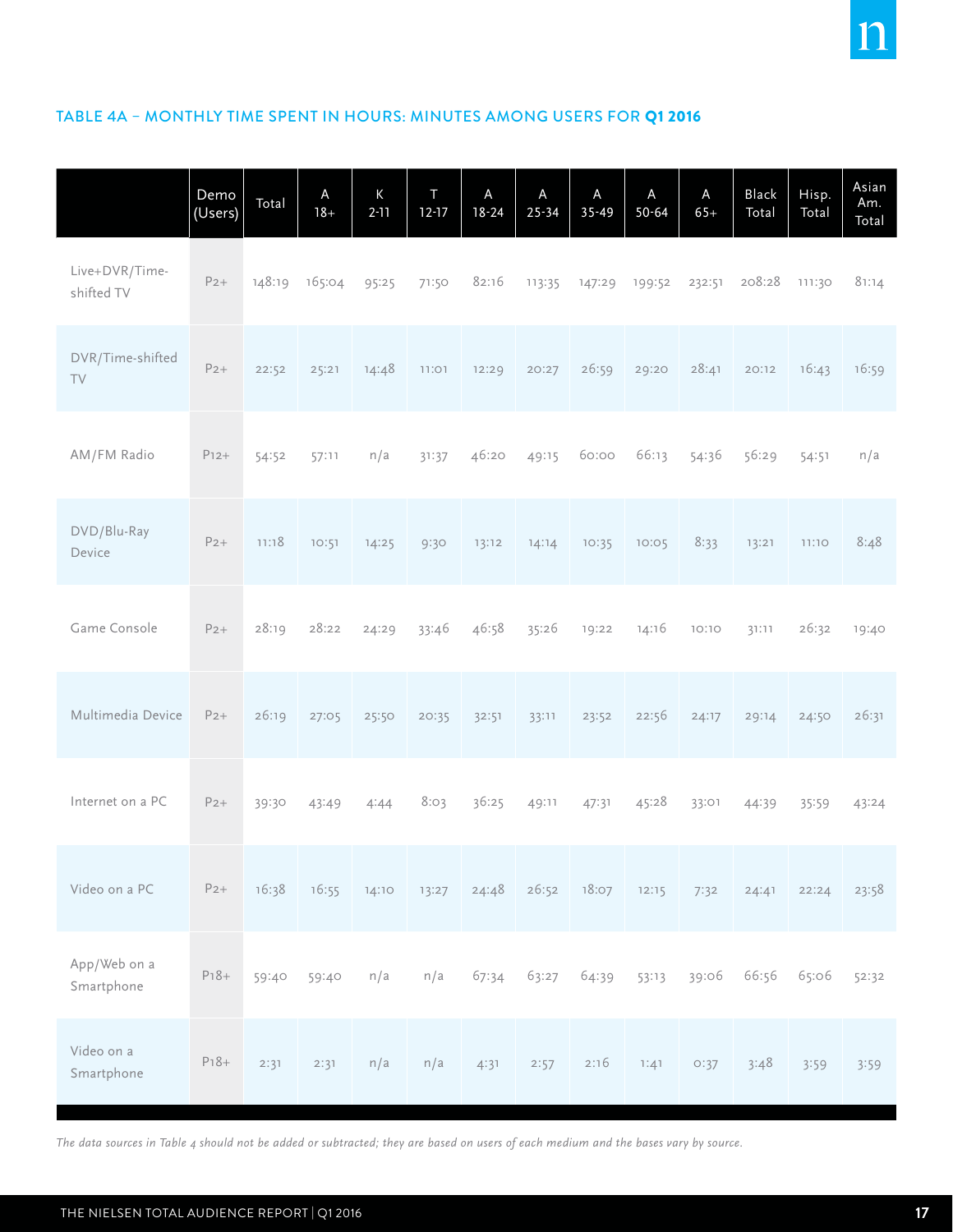#### TABLE 4B – MONTHLY TIME SPENT IN HOURS: MINUTES AMONG USERS FOR Q1 2015

|                              | Demo<br>(Users) | Total  | A<br>$18+$ | $\sf K$<br>$2 - 11$ | T<br>$12 - 17$ | Α<br>$18 - 24$ | $\sf A$<br>$25 - 34$ | Α<br>$35 - 49$ | A<br>$50 - 64$ | A<br>$65+$ | Black<br>Total | Hisp.<br>Total | Asian<br>Am.<br>Total |
|------------------------------|-----------------|--------|------------|---------------------|----------------|----------------|----------------------|----------------|----------------|------------|----------------|----------------|-----------------------|
| Live+DVR/Time-<br>shifted TV | $P_{2+}$        | 151:33 | 166:56     | 103:43              | 82:26          | 93:19          | 119:30               | 150:15         | 197:20         | 231:20     | 210:42         | 120:58         | 89:05                 |
| DVR/Time-shifted<br>TV       | $P2+$           | 25:16  | 27:39      | 18:16               | 13:23          | 15:16          | 24:26                | 28:52          | 31:20          | 30:41      | 23:22          | 19:50          | 19:37                 |
| AM/FM Radio                  | $P12+$          | 54:24  | 56:38      | n/a                 | 32:05          | 45:44          | 49:52                | 59:39          | 65:11          | 53:35      | 55:48          | 54:31          | n/a                   |
| DVD/Blu-Ray<br>Device        | $P2+$           | 11:19  | 10:33      | 15:45               | 9:44           | 13:19          | 13:42                | 10:24          | 9:49           | 7:38       | 12:38          | 11:23          | 10:56                 |
| Game Console                 | $P_{2+}$        | 26:42  | 25:53      | 24:43               | 33:13          | 47:35          | 30:38                | 16:00          | 12:41          | 10:28      | 30:44          | 27:03          | 18:39                 |
| Multimedia Device            | $P_{2+}$        | 25:11  | 26:37      | 22:52               | 17:02          | 34:23          | 30:43                | 24:01          | 21:46          | 24:34      | 25:17          | 20:25          | 27:03                 |
| Internet on a PC             | $P2+$           | 30:36  | 34:05      | 3:59                | 7:29           | 31:28          | 33:39                | 37:20          | 35:58          | 26:31      | 34:17          | 25:08          | 38:50                 |
| Video on a PC                | $P2+$           | 12:13  | 12:47      | 7:51                |                | 6:39 19:01     | 16:39                | 13:55          | 10:12          | 6:41       | 17:39          | 12:25          | 15:40                 |
| App/Web on a<br>Smartphone   | $P18 +$         | 44:32  | 44:32      | n/a                 | n/a            | 53:25          | 51:57                | 47:01          | 36:29          | 27:05      | 51:36          | 52:37          | 45:48                 |
| Video on a<br>Smartphone     | $P18 +$         | 1:54   | 1:54       | n/a                 | n/a            | 3:14           | 2:21                 | 1:34           | 1:12           | 0:49       | 2:20           | 2:53           | 2:39                  |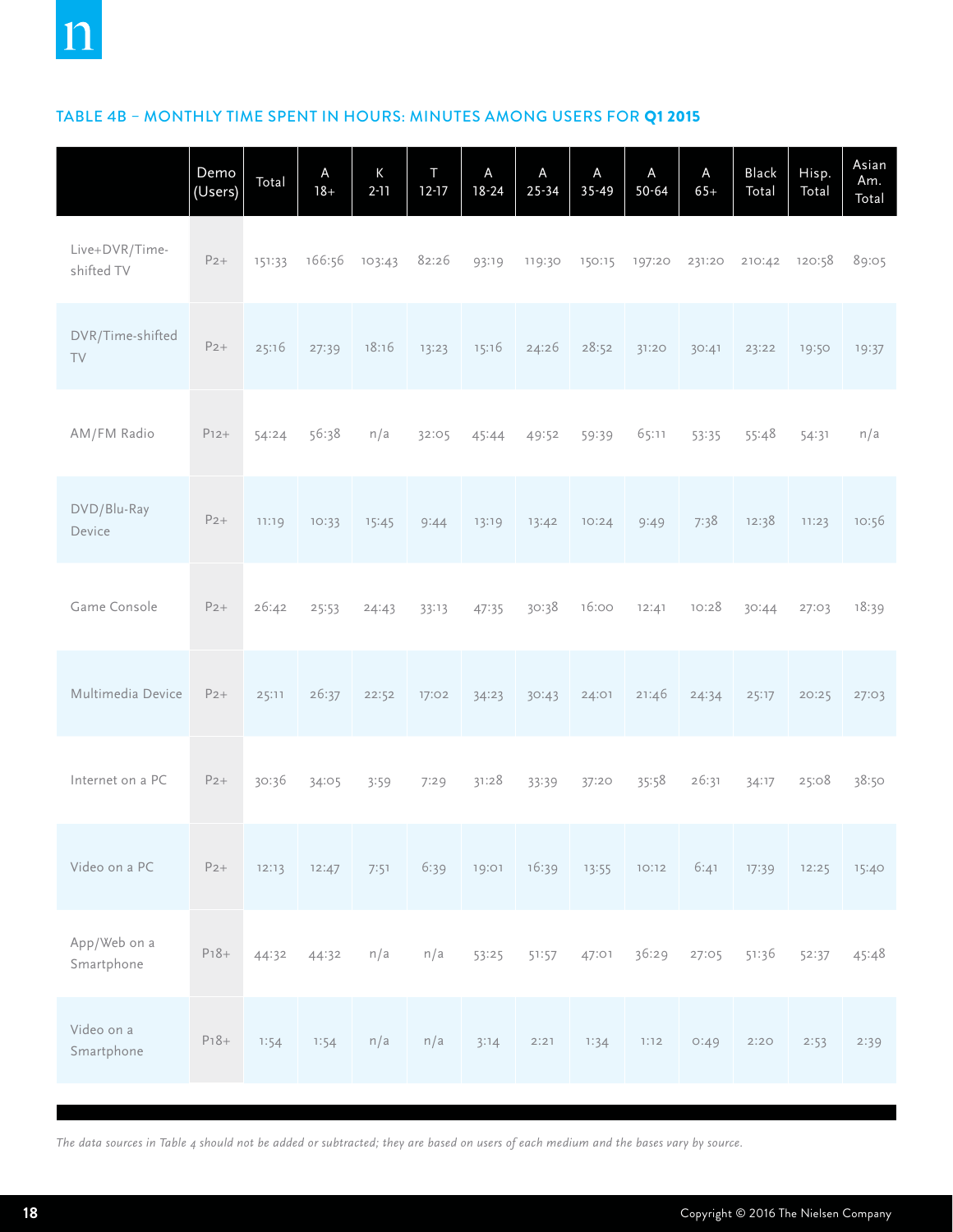# TABLE 4C – MONTHLY TIME SPENT IN HOURS: MINUTES AMONG USERS FOR Q1 2016

AMONG BLACKS

|                              | Demo<br>(Users) | Total  | A<br>$18 +$ | K<br>$2 - 11$ | $\top$<br>$12 - 17$ | $\mathsf A$<br>$18 - 24$ | $\mathsf A$<br>$25 - 34$ | A<br>$35 - 49$ | $\mathsf A$<br>$50 - 64$ | $\mathsf A$<br>$65+$        |
|------------------------------|-----------------|--------|-------------|---------------|---------------------|--------------------------|--------------------------|----------------|--------------------------|-----------------------------|
| Live+DVR/Time-<br>shifted TV | $P2+$           | 208:28 | 232:19      | 144:05        | 123:13              | 136:21                   | 168:18                   | 217:35         | 291:12                   | 336:57                      |
| DVR/Time-shifted<br>TV       | $P2+$           | 20:12  | 22:27       | 14:09         | 12:01               | 14:23                    | 19:00                    | 26:32          | 26:33                    | 19:03                       |
| AM/FM Radio                  | $P12+$          | 56:29  | 59:20       | n/a           | 34:02               | 45:32                    | 50:24                    | 62:33          | 70:58                    | 60:02                       |
| DVD/Blu-Ray<br>Device        | $P2+$           | 13:21  | 13:22       | 15:17         | 9:50                | 12:23                    | 18:11                    | 12:53          | 12:54                    | 10:28                       |
| Game Console                 | $P2+$           | 31:11  | 30:19       | 27:59         | 38:49               | 47:13                    | 39:07                    | 20:05          | 14:30                    | 10:30                       |
| Multimedia Device            | $P2+$           | 29:14  | 30:36       | 26:10         | 23:50               | 39:16                    | 34:45                    | 27:31          | 27:00                    | 19:51                       |
| Internet on a PC             | $P2+$           | 44:39  | 49:18       | 4:58          | 7:57                | 48:36                    | 59:15                    | 52:20          | 45:15                    | 30:00                       |
| Video on a PC                | $P2+$           | 24:41  | 25:49       | 13:43         | 12:40               | 37:15                    | 33:40                    | 25:42          | 19:48                    | 8:23                        |
| App/Web on a<br>Smartphone   | $P18 +$         | 66:56  | 66:56       | n/a           | n/a                 | 69:00                    | 77:57                    | 73:34          | 60:20                    | $\ensuremath{\mathsf{IFR}}$ |
| Video on a<br>Smartphone     | $P18 +$         | 3:48   | 3:48        | n/a           | n/a                 | 5:56                     | 4:31                     | 3:07           | 3:23                     | $\ensuremath{\mathsf{IFR}}$ |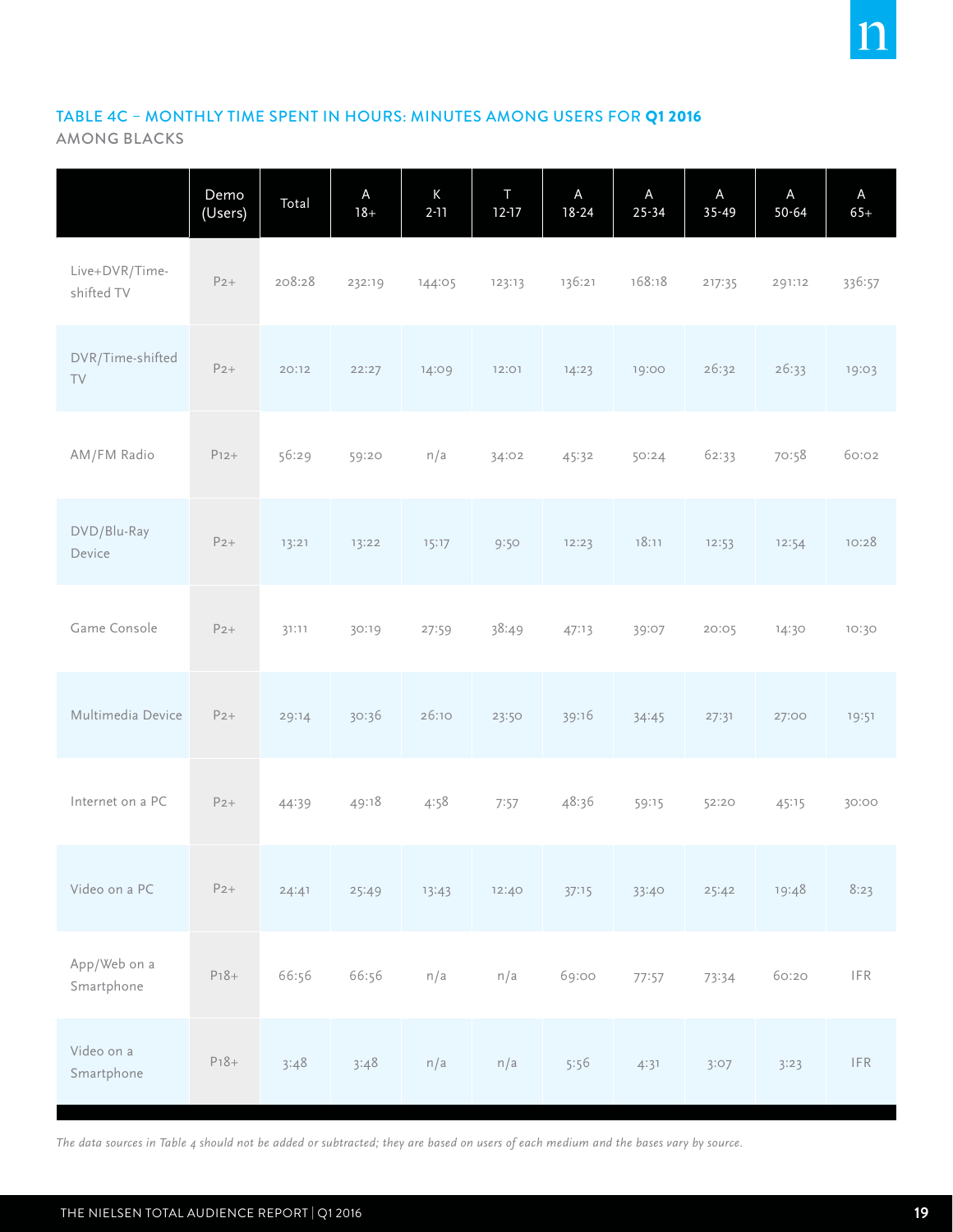# TABLE 4D – MONTHLY TIME SPENT IN HOURS: MINUTES AMONG USERS FOR Q1 2016

AMONG HISPANICS

|                                    | Demo<br>(Users) | Total  | $\mathsf A$<br>$18+$ | K<br>$2 - 11$ | T<br>$12 - 17$ | $\mathsf A$<br>$18 - 24$ | $\mathsf A$<br>$25 - 34$ | A<br>$35 - 49$ | $\mathsf A$<br>$50 - 64$ | $\mathsf A$<br>$65+$        |
|------------------------------------|-----------------|--------|----------------------|---------------|----------------|--------------------------|--------------------------|----------------|--------------------------|-----------------------------|
| Live+DVR/Time-<br>shifted TV       | $P2+$           | 111:30 | 123:36               | 90:06         | 66:49          | 69:33                    | 97:28                    | 122:29         | 160:36                   | 210:55                      |
| DVR/Time-shifted<br>$\top\!\!\vee$ | $P2+$           | 16:43  | 18:33                | 13:07         | 10:32          | 11:42                    | 17:44                    | 19:59          | 21:13                    | 21:38                       |
| AM/FM Radio                        | $P12+$          | 54:51  | 58:18                | n/a           | 31:06          | 46:54                    | 53:00                    | 64:11          | 68:26                    | 57:57                       |
| DVD/Blu-Ray<br>Device              | $P2+$           | 11:10  | 10:32                | 13:57         | 9:19           | 12:28                    | 11:37                    | 9:20           | 10:19                    | 9:51                        |
| Game Console                       | $P_{2+}$        | 26:32  | 25:24                | 23:28         | 36:10          | 40:33                    | 28:23                    | 16:10          | 12:43                    | 13:08                       |
| Multimedia Device                  | $P2+$           | 24:50  | 25:06                | 25:29         | 21:45          | 30:50                    | 27:36                    | 21:41          | 23:34                    | 18:03                       |
| Internet on a PC                   | $P2+$           | 35:59  | 42:42                | 4:55          | 7:45           | 41:58                    | 48:02                    | 42:27          | 39:56                    | 34:32                       |
| Video on a PC                      | $P_{2+}$        | 22:24  | 23:50                | 15:28         | 15:07          | 30:27                    | 30:48                    | 24:14          | 13:12                    | 15:31                       |
| App/Web on a<br>Smartphone         | $P18+$          | 65:06  | 65:06                | n/a           | n/a            | 71:55                    | 64:57                    | 67:47          | 56:01                    | <b>IFR</b>                  |
| Video on a<br>Smartphone           | $P18+$          | 3:59   | 3:59                 | n/a           | n/a            | 5:36                     | 3:57                     | 3:46           | 2:21                     | $\ensuremath{\mathsf{IFR}}$ |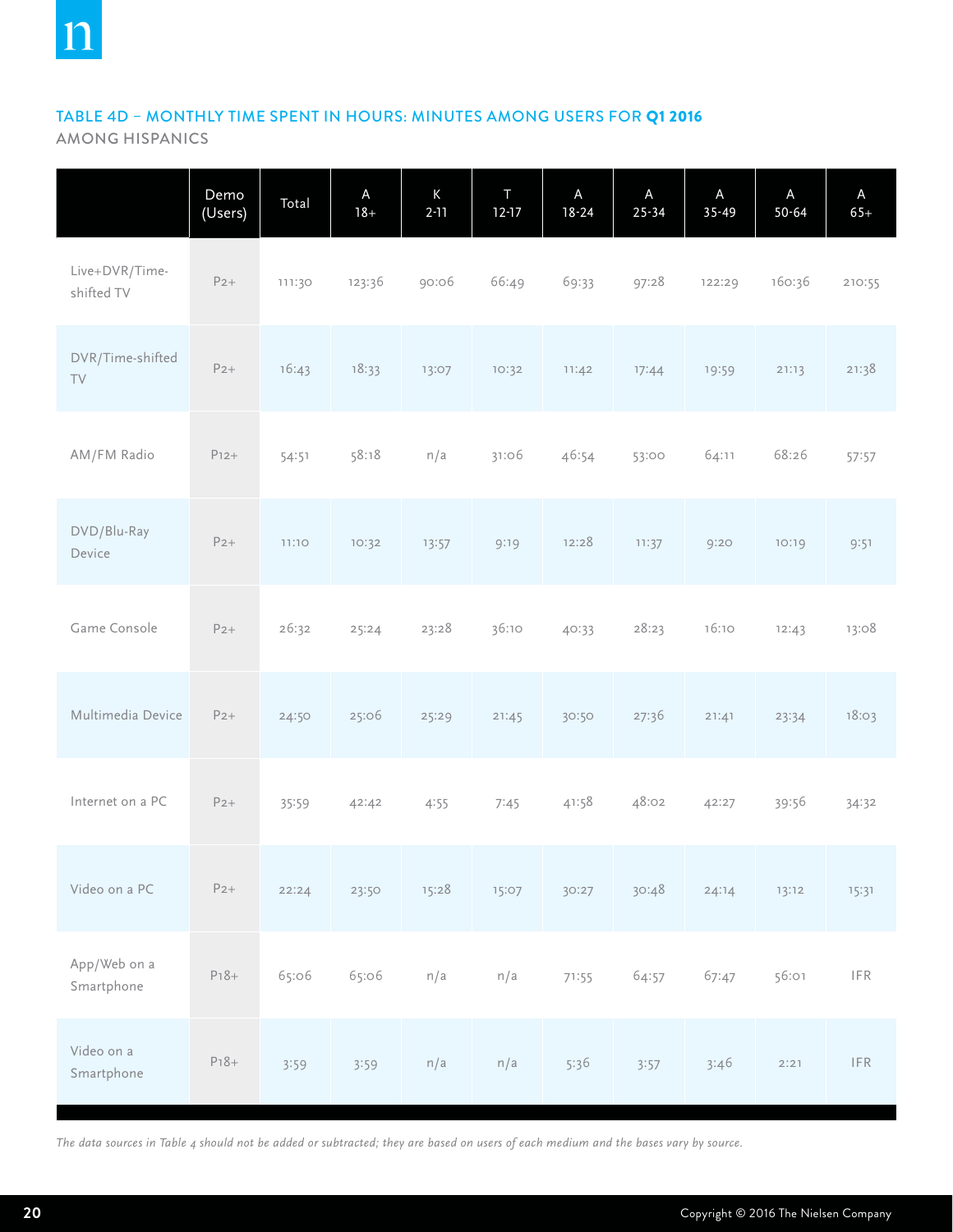#### TABLE 4E – MONTHLY TIME SPENT IN HOURS: MINUTES AMONG USERS FOR Q1 2016

AMONG ASIAN AMERICANS

|                                    | Demo<br>(Users) | Total | $\mathsf A$<br>$18 +$ | К<br>$2 - 11$               | T<br>$12 - 17$              | $\mathsf A$<br>$18 - 24$ | $\mathsf A$<br>$25 - 34$ | A<br>$35 - 49$ | A<br>$50 - 64$              | A<br>$65+$                  |
|------------------------------------|-----------------|-------|-----------------------|-----------------------------|-----------------------------|--------------------------|--------------------------|----------------|-----------------------------|-----------------------------|
| Live+DVR/Time-<br>shifted TV       | $P2+$           | 81:14 | 90:44                 | 52:33                       | 36:48                       | 45:06                    | 69:23                    | 77:23          | 105:49                      | 150:30                      |
| DVR/Time-shifted<br>$\top\!\!\vee$ | $P2+$           | 16:59 | 19:11                 | 9:26                        | 7:57                        | 7:47                     | 16:05                    | 19:42          | 25:53                       | 19:03                       |
| DVD/Blu-Ray<br>Device              | $P2+$           | 8:48  | 8:43                  | 10:21                       | 7:03                        | 9:19                     | 13:32                    | 8:17           | 7:24                        | 7:03                        |
| Game Console                       | $P2+$           | 19:40 | 19:13                 | 19:23                       | 24:06                       | 37:16                    | 27:21                    | 13:08          | 7:32                        | 8:08                        |
| Multimedia Device                  | $P2+$           | 26:31 | 27:51                 | 25:01                       | 15:51                       | 27:11                    | 29:22                    | 21:33          | 28:27                       | 50:12                       |
| Internet on a PC                   | $P2+$           | 43:24 | 48:35                 | $\ensuremath{\mathsf{IFR}}$ | $\ensuremath{\mathsf{IFR}}$ | 59:12                    | 64:07                    | 53:48          | 22:14                       | 24:34                       |
| Video on a PC                      | $P2+$           | 23:58 | 25:06                 | $\ensuremath{\mathsf{IFR}}$ | $\ensuremath{\mathsf{IFR}}$ | 29:59                    | 32:12                    | 26:43          | 14:55                       | 10:08                       |
| App/Web on a<br>Smartphone         | $P18 +$         | 52:32 | 52:32                 | n/a                         | n/a                         | 59:57                    | 58:51                    | 54:32          | $\ensuremath{\mathsf{IFR}}$ | $\ensuremath{\mathsf{IFR}}$ |
| Video on a<br>Smartphone           | $P18 +$         | 3:59  | 3:59                  | n/a                         | n/a                         | 5:57                     | 2:48                     | 4:19           | $\ensuremath{\mathsf{IFR}}$ | $\ensuremath{\mathsf{IFR}}$ |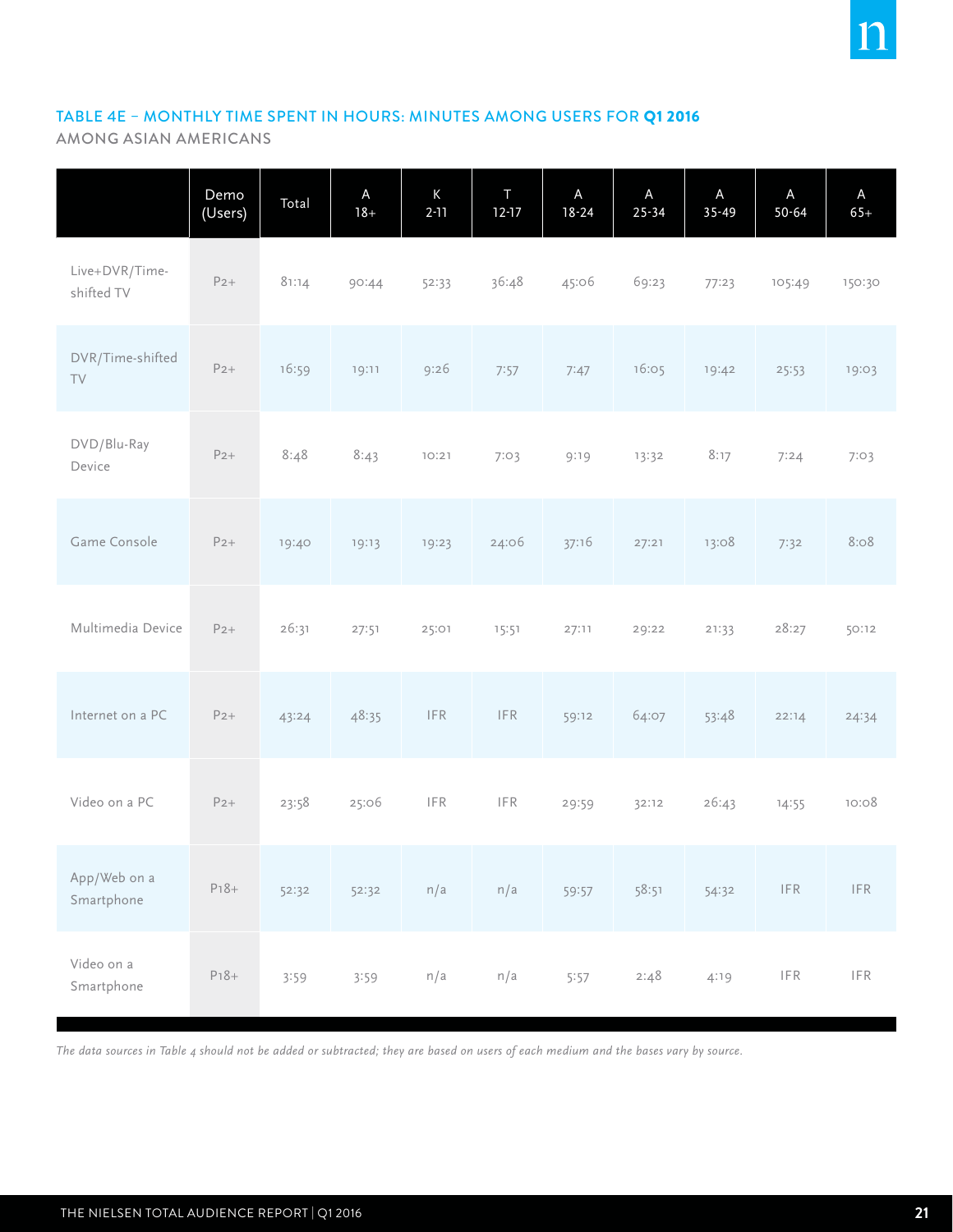#### TABLE 5A – CROSS PLATFORM HOMES RANKED BY IN-HOME STREAMING BEHAVIOR

|                       |                                 | <b>COMPOSITE</b>         |                                                       |           | <b>BLACKS</b>                   |                          |                                                |       |  |
|-----------------------|---------------------------------|--------------------------|-------------------------------------------------------|-----------|---------------------------------|--------------------------|------------------------------------------------|-------|--|
| STREAMING<br>QUINTILE | # OF<br><b>PERSONS</b><br>(000) | <b>STREAM</b><br>ON A PC | <b>INTERNET</b><br>ON A PC<br>(AVERAGE DAILY MINUTES) | <b>TV</b> | # OF<br><b>PERSONS</b><br>(000) | <b>STREAM</b><br>ON A PC | INTERNET<br>ON A PC<br>(AVERAGE DAILY MINUTES) | TV    |  |
| Stream 1              | 18,044                          | 22.1                     | 64.5                                                  | 255.7     | 1,776                           | 22.3                     | 57.4                                           | 314.2 |  |
| Stream 2              | 18,033                          | 2.3                      | 33.5                                                  | 269.7     | 1,797                           | 2.7                      | 23.6                                           | 361.8 |  |
| Stream 3              | 18,049                          | 0.6                      | 21.0                                                  | 264.3     | 1,797                           | O.6                      | 20.2                                           | 365.3 |  |
| Stream 4              | 18,040                          | O.1                      | 15.4                                                  | 278.0     | 1,780                           | O.1                      | 15.3                                           | 362.9 |  |
| Stream $5$            | 18,044                          | O.O                      | 12.0                                                  | 273.1     | 1,790                           | O.O                      | 11.2                                           | 364.8 |  |
| Non Streamers         | 150,644                         | O.O                      | 1.6                                                   | 231.0     | 17,172                          | O.O                      | 1.6                                            | 311.8 |  |
| All                   | 240,855                         | 1.9                      | 12.1                                                  | 245.0     | 26,112                          | 1.8                      | 9.9                                            | 326.3 |  |

|                       |                                 | <b>HISPANICS</b>         |                                                       |       |                                 | <b>ASIAN AMERICANS</b>   |                                                |       |
|-----------------------|---------------------------------|--------------------------|-------------------------------------------------------|-------|---------------------------------|--------------------------|------------------------------------------------|-------|
| STREAMING<br>QUINTILE | # OF<br><b>PERSONS</b><br>(000) | <b>STREAM</b><br>ON A PC | <b>INTERNET</b><br>ON A PC<br>(AVERAGE DAILY MINUTES) | TV    | # OF<br><b>PERSONS</b><br>(000) | <b>STREAM</b><br>ON A PC | INTERNET<br>ON A PC<br>(AVERAGE DAILY MINUTES) | TV    |
| Stream 1              | 2,167                           | 21.7                     | 44.6                                                  | 199.1 | 1,019                           | 32.6                     | 52.4                                           | 89.3  |
| Stream 2              | 2,164                           | 2.8                      | 18.2                                                  | 206.0 | 1,009                           | 2.8                      | 32.1                                           | 154.0 |
| Stream 3              | 2,169                           | O.7                      | 12.9                                                  | 212.9 | 1,009                           | O.7                      | 17.8                                           | 117.8 |
| Stream 4              | 2,171                           | O.2                      | 13.0                                                  | 216.3 | 1,014                           | O.2                      | 9.3                                            | 151.8 |
| Stream 5              | 2,165                           | $\circ$ .<br>$\circ$     | 9.6                                                   | 193.1 | 1,011                           | O.O                      | 18.5                                           | 157.1 |
| Non Streamers         | 23,821                          | O.O                      | O.9                                                   | 187.8 | 10,455                          | O.O                      | 1.4                                            | 138.0 |
| All                   | 34,657                          | 1.6                      | 6.8                                                   | 193.4 | 15,517                          | 2.4                      | 9.5                                            | 136.7 |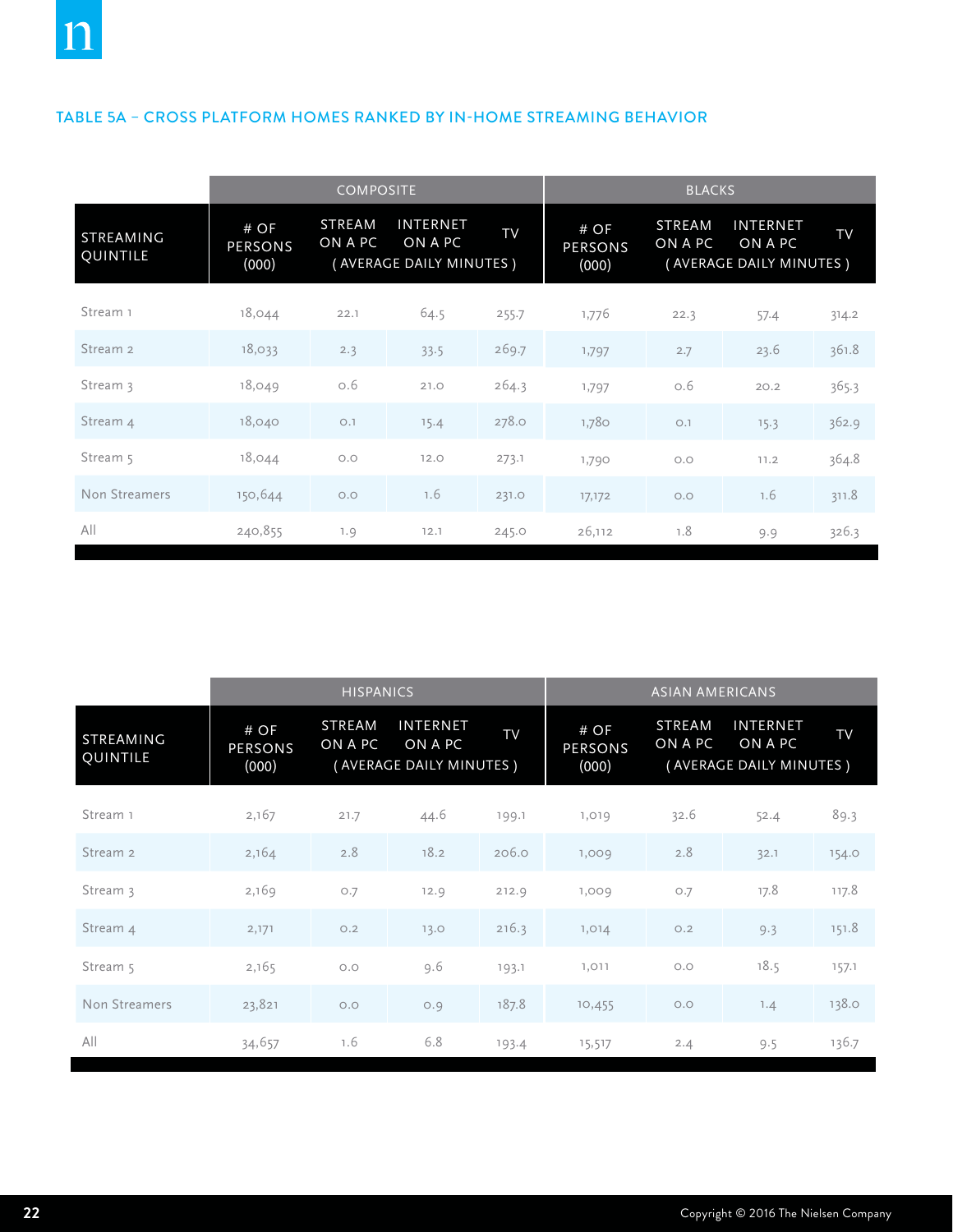#### TABLE 5B – CROSS PLATFORM HOMES RANKED BY IN-HOME INTERNET BEHAVIOR

|                             |                                 | <b>COMPOSITE</b>         |                                                       |       | <b>BLACKS</b>                   |                          |                                                |       |  |
|-----------------------------|---------------------------------|--------------------------|-------------------------------------------------------|-------|---------------------------------|--------------------------|------------------------------------------------|-------|--|
| <b>INTERNET</b><br>QUINTILE | # OF<br><b>PERSONS</b><br>(000) | <b>STREAM</b><br>ON A PC | <b>INTERNET</b><br>ON A PC<br>(AVERAGE DAILY MINUTES) | TV    | # OF<br><b>PERSONS</b><br>(000) | <b>STREAM</b><br>ON A PC | INTERNET<br>ON A PC<br>(AVERAGE DAILY MINUTES) | TV    |  |
| Internet <sub>1</sub>       | 30,102                          | 11.2                     | 73.2                                                  | 303.7 | 3,053                           | 10.7                     | 64.4                                           | 375.0 |  |
| Internet 2                  | 30,107                          | 2.4                      | 15.9                                                  | 271.0 | 3,045                           | 3.0                      | 13.2                                           | 311.1 |  |
| Internet 3                  | 30,103                          | 1.1                      | 4.8                                                   | 254.2 | 3,047                           | 1.1                      | 4.5                                            | 398.7 |  |
| Internet 4                  | 30,105                          | O.2                      | 1.3                                                   | 231.4 | 3,049                           | O.2                      | 1.3                                            | 346.5 |  |
| Internet 5                  | 30,106                          | O.1                      | O.2                                                   | 218.5 | 3,049                           | O.O                      | O.2                                            | 283.5 |  |
| Non Internet Users          | 90,331                          | O.O                      | O.O                                                   | 226.6 | 10,869                          | O.O                      | O.O                                            | 302.3 |  |
| All                         | 240,855                         | 1.9                      | 12.1                                                  | 245.0 | 26,112                          | 1.8                      | 9.9                                            | 326.3 |  |

|                      |                                 | <b>HISPANICS</b>         |                                                       |       | <b>ASIAN AMERICANS</b>          |                   |                                                       |       |
|----------------------|---------------------------------|--------------------------|-------------------------------------------------------|-------|---------------------------------|-------------------|-------------------------------------------------------|-------|
| INTERNET<br>QUINTILE | # OF<br><b>PERSONS</b><br>(000) | <b>STREAM</b><br>ON A PC | <b>INTERNET</b><br>ON A PC<br>(AVERAGE DAILY MINUTES) | TV    | # OF<br><b>PERSONS</b><br>(000) | STREAM<br>ON A PC | <b>INTERNET</b><br>ON A PC<br>(AVERAGE DAILY MINUTES) | TV    |
| Internet 1           | 3,788                           | 10.7                     | 49.0                                                  | 225.3 | 1,717                           | 16.5              | 66.2                                                  | 153.9 |
| Internet 2           | 3,773                           | 2.8                      | 9.4                                                   | 198.3 | 1,711                           | 2.7               | 13.4                                                  | 144.3 |
| Internet 3           | 3,777                           | 0.8                      | 2.7                                                   | 194.8 | 1,714                           | 1.5               | 3.9                                                   | 150.1 |
| Internet 4           | 3,782                           | O.2                      | O.7                                                   | 179.1 | 1,714                           | O.5               | 1.0                                                   | 120.9 |
| Internet 5           | 3,780                           | O.1                      | O.1                                                   | 180.2 | 1,717                           | O.1               | O.2                                                   | 123.0 |
| Non Internet Users   | 15,757                          | O.O                      | O.O                                                   | 190.6 | 6,944                           | O.O               | O.O                                                   | 134.4 |
| All                  | 34,657                          | 1.6                      | 6.8                                                   | 193.4 | 15,517                          | 2.4               | 9.5                                                   | 136.7 |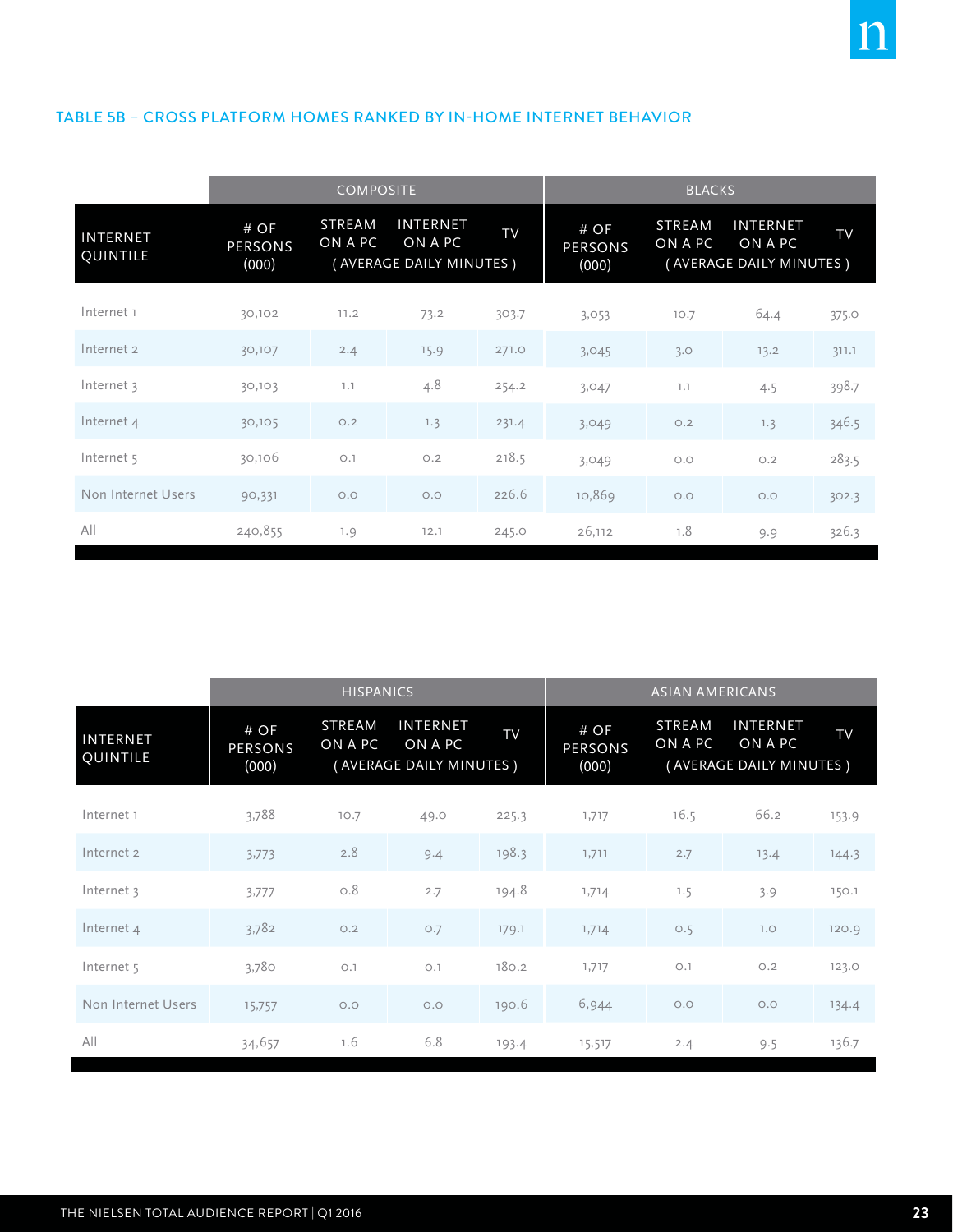#### TABLE 5C – CROSS PLATFORM HOMES RANKED BY IN-HOME TELEVISION VIEWING BEHAVIOR

|                                  |                                 | <b>COMPOSITE</b>         |                                                       |       | <b>BLACKS</b>                   |                          |                                                |       |
|----------------------------------|---------------------------------|--------------------------|-------------------------------------------------------|-------|---------------------------------|--------------------------|------------------------------------------------|-------|
| <b>TELEVISION</b><br>QUINTILE    | # OF<br><b>PERSONS</b><br>(000) | <b>STREAM</b><br>ON A PC | <b>INTERNET</b><br>ON A PC<br>(AVERAGE DAILY MINUTES) | TV    | # OF<br><b>PERSONS</b><br>(000) | <b>STREAM</b><br>ON A PC | INTERNET<br>ON A PC<br>(AVERAGE DAILY MINUTES) | TV    |
| Television 1                     | 47,461                          | 2.0                      | 18.4                                                  | 646.4 | 5,143                           | 1.7                      | 13.5                                           | 805.9 |
| Television 2                     | 47,476                          | 1.5                      | 13.4                                                  | 314.9 | 5,145                           | 2.2                      | 12.9                                           | 432.9 |
| Television 3                     | 47,468                          | 1.3                      | 9.6                                                   | 177.9 | 5,147                           | 1.5                      | 8.7                                            | 251.2 |
| Television 4                     | 47,471                          | 1.6                      | 8.3                                                   | 81.0  | 5,145                           | 2.1                      | 8.0                                            | 121.5 |
| Television 5                     | 47,469                          | 2.8                      | 10.0                                                  | 15.4  | 5,145                           | 1.4                      | 6.6                                            | 29.9  |
| Non Television<br><b>Viewers</b> | 3,509                           | 4.9                      | 18.3                                                  | O.O   | 388                             | 1.0                      | 5.4                                            | O.O   |
| All                              | 240,855                         | 1.9                      | 12.1                                                  | 245.0 | 26,112                          | 1.8                      | 9.9                                            | 326.3 |

|                                  |                                 | <b>HISPANICS</b>  |                                                       |           | <b>ASIAN AMERICANS</b>          |                          |                                                |           |
|----------------------------------|---------------------------------|-------------------|-------------------------------------------------------|-----------|---------------------------------|--------------------------|------------------------------------------------|-----------|
| <b>TELEVISION</b><br>QUINTILE    | # OF<br><b>PERSONS</b><br>(000) | STREAM<br>ON A PC | <b>INTERNET</b><br>ON A PC<br>(AVERAGE DAILY MINUTES) | <b>TV</b> | # OF<br><b>PERSONS</b><br>(000) | <b>STREAM</b><br>ON A PC | INTERNET<br>ON A PC<br>(AVERAGE DAILY MINUTES) | <b>TV</b> |
| Television 1                     | 6,894                           | 1.3               | 8.4                                                   | 485.6     | 3,003                           | 1.4                      | 10.6                                           | 421.1     |
| Television 2                     | 6,886                           | 2.1               | 8.5                                                   | 247.6     | 3,000                           | O.9                      | 8.6                                            | 167.9     |
| Television 3                     | 6,891                           | 1.4               | 6.0                                                   | 145.6     | 3,006                           | 1.1                      | 5.6                                            | 80.3      |
| Television 4                     | 6,895                           | 1.5               | 6.1                                                   | 70.0      | 3,007                           | 2.2                      | 7.8                                            | 30.4      |
| Television 5                     | 6,890                           | 1.7               | 5.0                                                   | 17.1      | 2,998                           | 5.9                      | 13.3                                           | 4.2       |
| Non Television<br><b>Viewers</b> | 202                             | 0.8               | 6.8                                                   | O.O       | 502                             | 5.6                      | 19.3                                           | O.O       |
| All                              | 34,657                          | 1.6               | 6.8                                                   | 193.4     | 15,517                          | 2.4                      | 9.5                                            | 136.7     |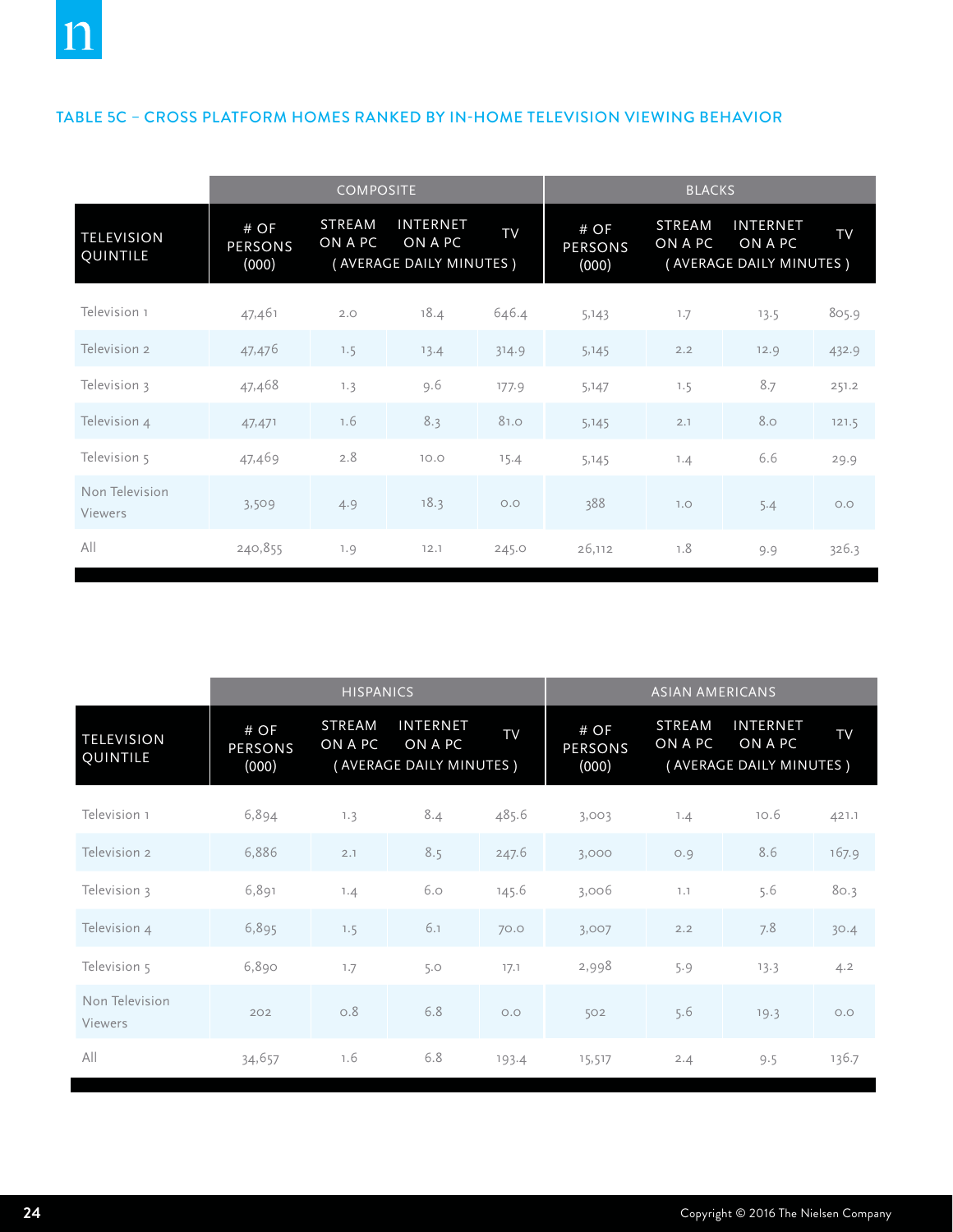#### TABLE 6 – SMARTPHONE VIDEO VIEWING QUINTILES

BASED ON ADULTS 18+ MONTHLY USAGE OF VIDEO ON APPS/WEB

|                             | Q1 2015              |                | Q1 2016            |                |
|-----------------------------|----------------------|----------------|--------------------|----------------|
| <b>SMARTPHONE QUINTILES</b> | $#$ OF PERSONS (000) | TPP (HH:MM:SS) | # OF PERSONS (000) | TPP (HH:MM:SS) |
| Smartphone 1                | 25,679               | 7:37:46        | 30,189             | 10:24:44       |
| Smartphone 2                | 25,667               | 1:17:03        | 30,202             | 1:31:45        |
| Smartphone 3                | 25,697               | 0:25:11        | 30,204             | 0:29:16        |
| Smartphone 4                | 25,677               | 0:07:30        | 30,206             | 0:08:24        |
| Smartphone 5                | 25,712               | 0:00:57        | 30,210             | 0:01:05        |
| All                         | 128,432              | 1:53:39        | 151,011            | 2:31:00        |

#### TABLE 7 – TELEVISION DISTRIBUTION SOURCES

NUMBER OF HOUSEHOLDS (IN 000'S)

|                        | <b>COMPOSITE</b>       |                        | <b>BLACK</b>           |                        | <b>HISPANIC</b> |                        | <b>ASIAN AMERICAN</b>  |            |
|------------------------|------------------------|------------------------|------------------------|------------------------|-----------------|------------------------|------------------------|------------|
|                        | Q <sub>1</sub><br>2015 | Q <sub>1</sub><br>2016 | Q <sub>1</sub><br>2015 | Q <sub>1</sub><br>2016 | Q1<br>2015      | Q <sub>1</sub><br>2016 | Q <sub>1</sub><br>2015 | Q1<br>2016 |
| Broadcast Only         | 12,485                 | 13,301                 | 1,991                  | 2,314                  | 2,425           | 2,535                  | 825                    | 798        |
| Cable Plus             | 100,774                | 99,225                 | 12,854                 | 12,684                 | 12,048          | 12,165                 | 4,235                  | 4,234      |
| Wired Cable (No Telco) | 53,053                 | 52,273                 | 7,154                  | 7,054                  | 5,623           | 5,512                  | 2,497                  | 2, 243     |
| Telco                  | 13,444                 | 12,832                 | 1,855                  | 1,851                  | 1,484           | 1,439                  | 840                    | 900        |
| Satellite              | 34,755                 | 34,507                 | 3,901                  | 3,838                  | 5,015           | 5,259                  | 942                    | 1,137      |
| Broadband Only         | 3,141                  | 3,874                  | 249                    | 235                    | 337             | 410                    | 368                    | 400        |

*Table 7 is based on weighted intab counts.*

*Cable Plus is inclusive of Wired Cable, Telco, and Satellite*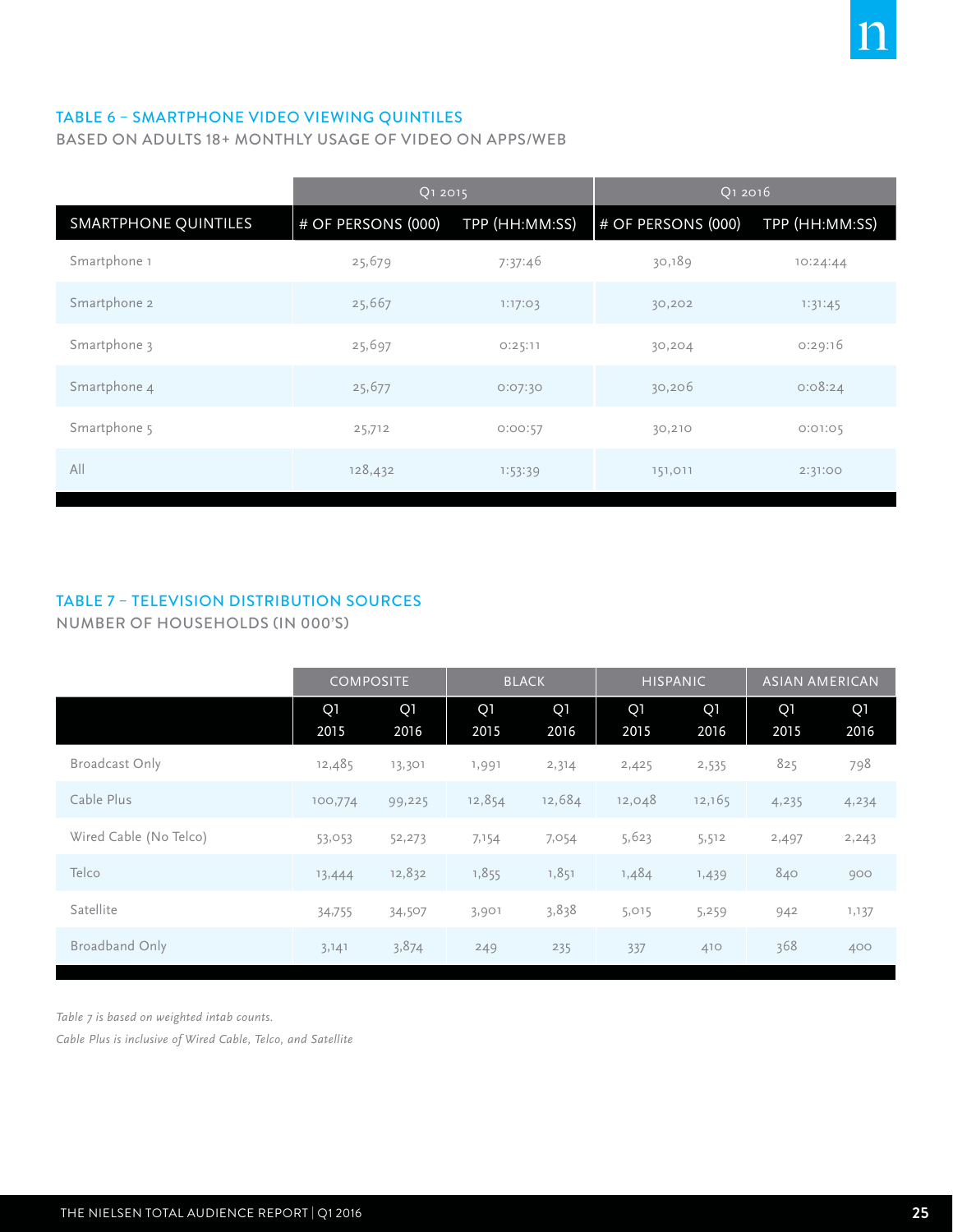#### TABLE 8 – TELEVISION DISTRIBUTION SOURCES BY ETHNICITY

PERCENTAGE OF HOUSEHOLDS

|                        | <b>COMPOSITE</b> | WHITE | <b>BLACK</b> | <b>HISPANIC</b> | ASIAN<br>AMERICAN |
|------------------------|------------------|-------|--------------|-----------------|-------------------|
| Broadcast Only         | 12%              | 10%   | 15%          | 17%             | 15%               |
| Cable Plus             | 85%              | 87%   | 83%          | 80%             | 78%               |
| Wired Cable (No Telco) | 44%              | 45%   | 45%          | 37%             | 42%               |
| Telco                  | 11%              | 11%   | 12%          | 10%             | 16%               |
| Satellite              | $30\%$           | 31%   | 26%          | 33%             | 22%               |
| Broadband Only         | 3%               | 3%    | $1\%$        | 3%              | 7%                |

*Cable Plus is inclusive of Wired Cable, Telco, and Satellite*

## TABLE 9 – PROVIDER TYPE WITH INTERNET STATUS

#### NUMBER OF HOUSEHOLDS (IN 000'S)

|                                                   | <b>COMPOSITE</b>       |                        | <b>BLACK</b>           |                        | <b>HISPANIC</b>        |                        | <b>ASIAN AMERICAN</b>  |                        |
|---------------------------------------------------|------------------------|------------------------|------------------------|------------------------|------------------------|------------------------|------------------------|------------------------|
|                                                   | Q <sub>1</sub><br>2015 | Q <sub>1</sub><br>2016 | Q <sub>1</sub><br>2015 | Q <sub>1</sub><br>2016 | Q <sub>1</sub><br>2015 | Q <sub>1</sub><br>2016 | Q <sub>1</sub><br>2015 | Q <sub>1</sub><br>2016 |
| Broadcast Only and Broadband<br>Access            | 6,613                  | 7,302                  | 686                    | 726                    | 1,017                  | 1,112                  | 629                    | 662                    |
| Broadcast Only and No Internet/<br>Dial-Up Access | 5,872                  | 5,999                  | 1,305                  | 1,587                  | 1,408                  | 1,423                  | 196                    | 135                    |
| Cable Plus and Broadband Access                   | 80,515                 | 79,261                 | 8,728                  | 8,650                  | 8,574                  | 8,653                  | 3,946                  | 3,929                  |
| Cable Plus and No Internet/Dial-Up<br>Access      | 20,259                 | 19,964                 | 4,126                  | 4,034                  | 3,474                  | 3,512                  | 289                    | 305                    |

*Table 9 is based on weighted intab counts.*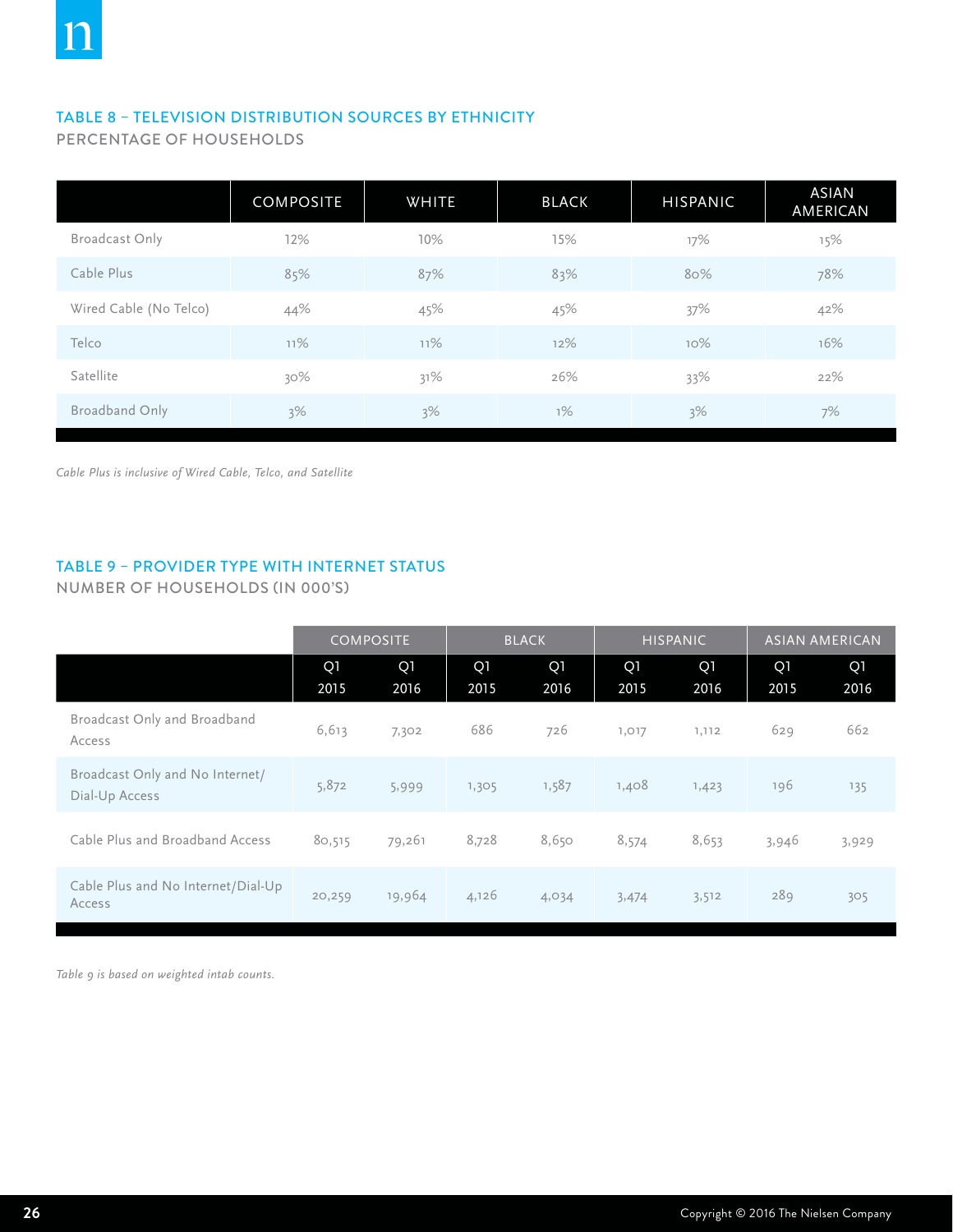#### TABLE 10 – DEVICES IN TV HOUSEHOLDS

PERCENTAGE OF HOUSEHOLDS

|                              | <b>COMPOSITE</b>       |                        | <b>BLACK</b> |            | <b>HISPANIC</b> |                        | <b>ASIAN AMERICAN</b>  |            |
|------------------------------|------------------------|------------------------|--------------|------------|-----------------|------------------------|------------------------|------------|
|                              | Q <sub>1</sub><br>2015 | Q <sub>1</sub><br>2016 | Q1<br>2015   | Q1<br>2016 | Q1<br>2015      | Q <sub>1</sub><br>2016 | Q <sub>1</sub><br>2015 | Q1<br>2016 |
| DVD/Blu-Ray Player           | 80%                    | 77%                    | 77%          | 74%        | 76%             | 72%                    | 71%                    | 68%        |
| <b>DVR</b>                   | 49%                    | 50%                    | 43%          | 46%        | 41%             | 44%                    | 41%                    | 42%        |
| Enabled Smart TV             | 16%                    | 23%                    | 12%          | 18%        | 19%             | 25%                    | 25%                    | 34%        |
| High Definition TV           | 90%                    | 94%                    | 87%          | 91%        | 92%             | 95%                    | 95%                    | 97%        |
| Multimedia Device            | 22%                    | 24%                    | 16%          | 19%        | 22%             | 25%                    | 43%                    | 45%        |
| Any Smartphone               | 74%                    | 81%                    | 75%          | 83%        | 83%             | 91%                    | 85%                    | 93%        |
| Subscription Video on Demand | 42%                    | 50%                    | 33%          | 41%        | 41%             | 51%                    | 57%                    | 66%        |
| Any Tablet                   | 50%                    | 58%                    | 42%          | 51%        | 49%             | 59%                    | 66%                    | 72%        |
| Video Game Console           | 46%                    | 44%                    | 47%          | 43%        | 54%             | 54%                    | 51%                    | 48%        |

#### EXHIBIT 3 – MOBILE DEVICE PENETRATION AMONG MOBILE SUBSCRIBERS 13+



 $\overline{\mathsf{n}}$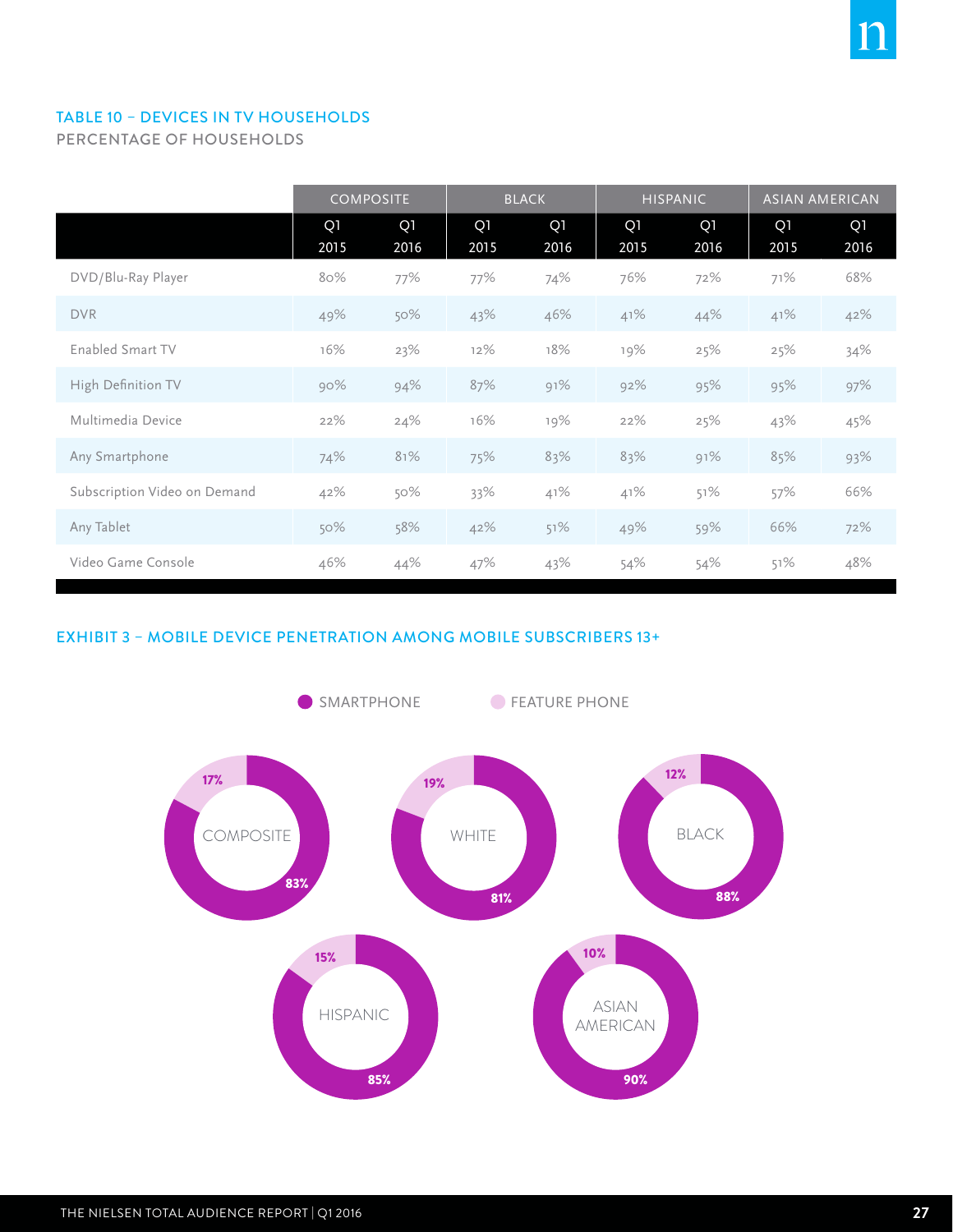# SOURCING & METHODOLOGIES

#### **GLOSSARY**

**AM/FM RADIO:** Listening to programming from AM/FM radio stations or network programming.

**BROADBAND ACCESS:** Paid, high-speed Internet access delivered via DSL, Cable Internet through cable provider, Fiber-Optic Service, U-Verse, Satellite Internet, Data Card (aircard that connects to a cellular phone network) or PC tethered to cell phone (cellular phone network).

**BROADBAND ONLY:** A household with at least one operable TV/monitor that receives video exclusively through a broadband internet connection instead of traditional means (over-the-air, wired cable, telco, satellite).

**BROADCAST ONLY:** A mode of television content delivery that does not involve satellite transmission or cables (i.e.—a paid service). Also commonly referred to as "over-the-air."

**CABLE PLUS:** Inclusive of Wired Cable, Telco, and Satellite. Broadband Only Homes would be not included. (Also referred to as Multichannel)

**DIAL-UP:** A household that accesses the Internet via a telephone line.

**ENABLED SMART TV:** A household with at least one television set that is capable and enabled to access the internet.

**MULTIMEDIA DEVICE:** Viewing on an Apple TV, Roku, Google Chromecast, Smartphone, Computer/Laptops, etc. connected to the TV.

**SATELLITE:** A paid TV subscription where the signal is distributed to an orbiting satellite. The amplified signal is then re-transmitted to the home and received via a dish. (Sometimes also referred to as "dish.")

**SUBSCRIPTION VIDEO ON DEMAND (SVOD):** A household with access to a subscription video on demand service, such as Netflix, Amazon Prime and Hulu Plus.

**TELCO:** A paid TV subscription delivered fiber-optically via a traditional telephone provider.

**TV HOUSEHOLD:** A home with at least one operable TV/monitor with the ability to deliver video via traditional means of antennae, cable STB or Satellite receiver and/or with a broadband connection.

**WIRED CABLE:** Traditional cable delivered through wires to your home.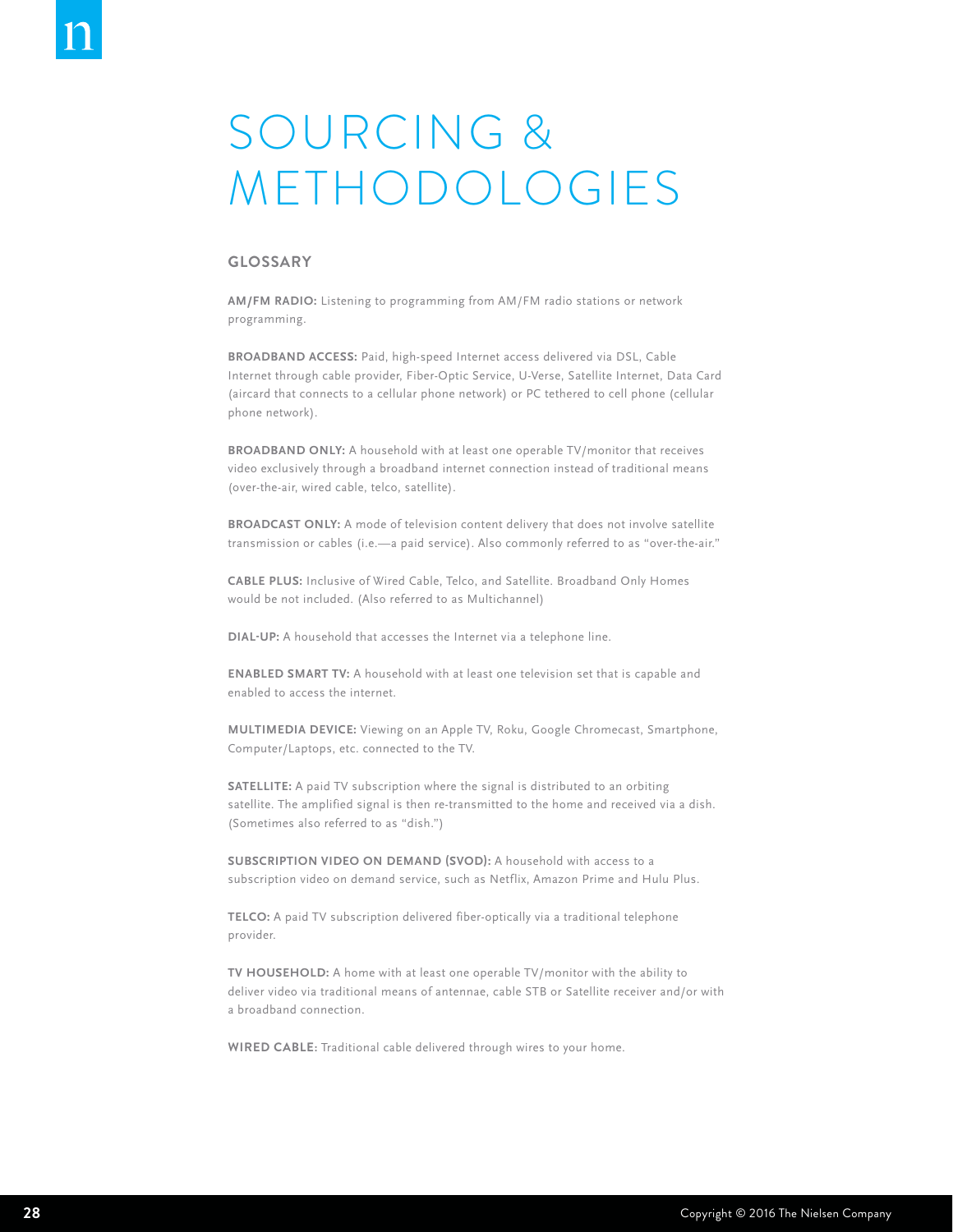#### **TELEVISION METHODOLOGY**

Live+DVR/Time-shifted TV includes Live usage plus any playback viewing within the measurement period. DVR/Time-shifted TV is playback primarily on a DVR but includes playback from video on demand, DVD recorders, server based DVR's and services like Start Over.

TV-connected devices (DVD, Game Console, Multimedia Device) would include content being viewed on the TV screen through these devices. This would include when these devices are in use for any purpose, not just for accessing media content. For example, Game Console would also include when the game console is being used to play video games.

Multimedia Devices is a combination of usage of the Internet Connected Devices viewing source and Audio-Video viewing sources. It would include viewing on an Apple TV, Roku, Google Chromecast, Smartphone, Computer/Laptop, etc. connected to the TV.

Reach for television and TV-connected devices includes those viewing at least one minute within the measurement period.

Data used in this report is inclusive of multicultural audiences. Hispanic consumer audiences are comprised of both English and Spanish speaking representative populations.

**The last phase of a two-year sample expansion initiative (referred to as NPX) was completed on December 28, 2015, essentially doubling the sample size of our National Panel. The off icial production ratings that comprise Nielsen's National television measurement service will be based on the larger panel of households. As with any past panel enhancements or methodology change, there is a trend break in the data when looking at year-over-year comparisons.** 

#### **AM/FM RADIO METHODOLOGY**

Audience estimates for 48 large markets are based on a panel of people who carry a portable device called a Personal People Meter (PPM) that passively detects exposure to content that contains inaudible codes embedded within the program content. Audience estimates from the balance of markets and countries in the U.S. are based on surveys of people who record their listening in a written diary for a week.

The estimates in this report are based on RADAR and the National Regional Database. RADAR reports national network radio ratings covering the U.S. using both PPM and Diary measurement and it is based on a rolling one-year average of nearly 400,000 respondents aged 12+ per year. The Q1 2016 report is based on the June RADAR studies to more accurately align with the other included media. This adjustment is also reflected in the included historical data.

Monthly Radio Estimates: Nielsen's Measurement Science group used statistical modeling techniques to estimate the total cume audience to radio in a four week period, as compared to the total cume audience to radio in an average week. The methodology utilized PPM panel data, and essentially measured how many people who were not exposed to radio in a single week might typically be exposed to radio over a consecutive four week period. A radio cume growth factor was then determined and applied to radio listening on a national basis. In the Q1 2016 report, the model for monthly radio estimates has been refined to more accurately align with the other included media. This adjustment is also reflected in the included historical data.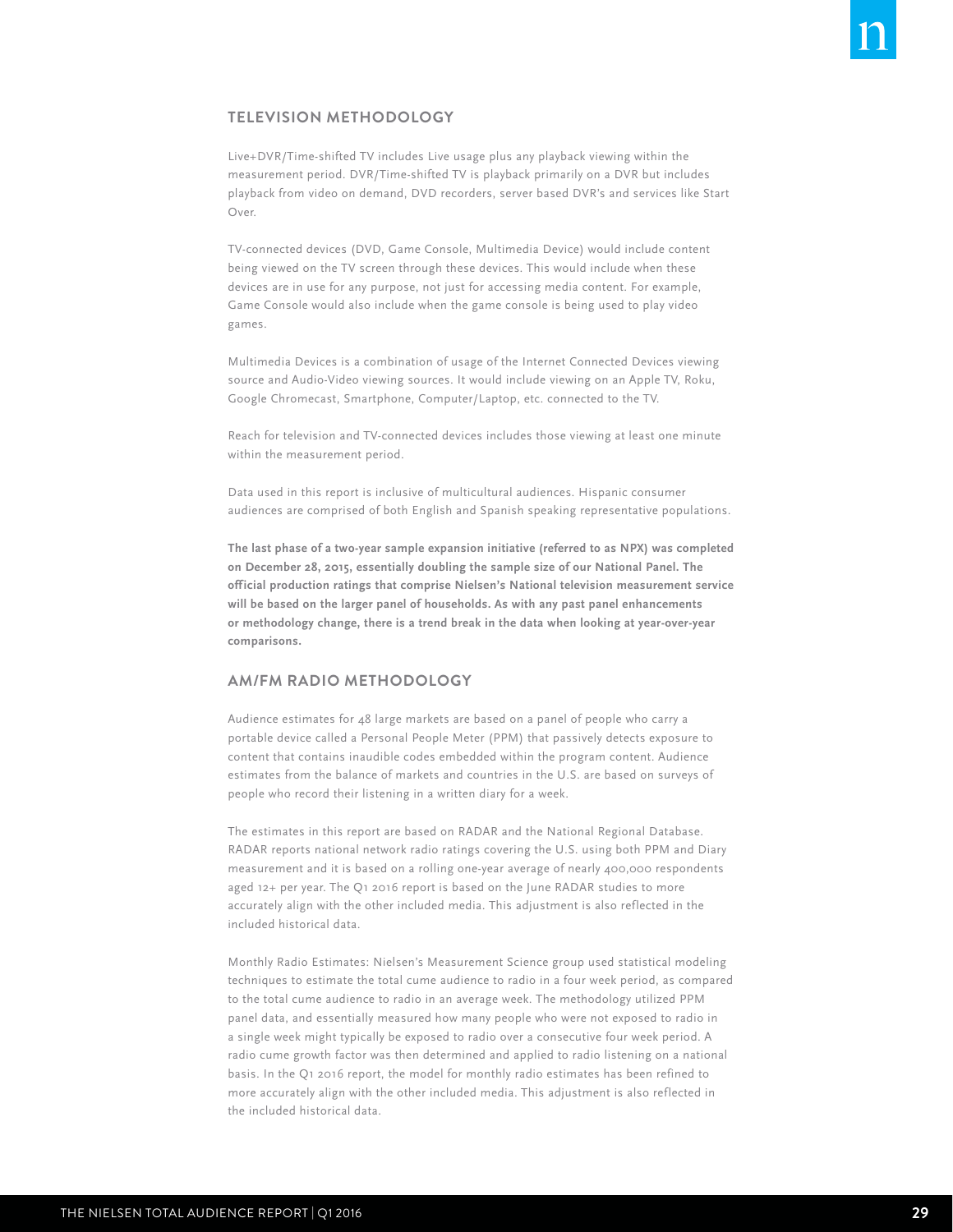Listening to HD radio broadcasts, Internet streams of AM/FM radio stations and Satellite Radio is included in the Persons Using Radio estimates in this report where the tuning meets our reporting and crediting requirements of at least 5 minutes of usage. Reach for AM/FM Radio includes those listening for at least 5 minutes within the measurement period.

Data used in this report is inclusive of multicultural audiences. Hispanic consumer audiences are comprised of both English and Spanish speaking representative populations.

#### **ONLINE METHODOLOGY**

Nielsen's Online Panel is recruited based on an opt-in convenience panel. Online recruitment pages are offered in both English and Spanish. Panelists then download Nielsen's patented desktop NetSight meter, which accurately identifies which browser, tab, Internet application (including media players and instant messaging) or desktop application is in focus. Nielsen's Online Panel tracks usage across web sites and digital applications to deliver audience and analytics through metered measurement of panels of Internet users at both home and work.

Nielsen Netview and VideoCensus data is reflective of the hybrid methodology which combines a census level accounting of page views and video streams where Nielsen measurement tags have been deployed in order to project audience and behavior to the full universe of all Internet users. For VideoCensus, the portion of the total video streams calibrated by census data, previously allocated to Home/Work computers, are now allocated to other devices and locations such as smartphones and viewing outside of home and work.

Hours:minutes for Internet and video use are based on the universe of persons who used the Internet/watched online video. All Internet figures are weekly or monthly averages over the course of the quarter. All Internet on a PC metrics are derived from Nielsen NetView, while all Video on a PC metrics are derived from Nielsen VideoCensus. The audience of Video on a PC is a subset of Internet on a PC.

As of August 2015, the rules used for crediting page views and duration within Netview have been updated with more comprehensive accounting of multi-tabbed browsing and iFrames, as well as the implementation of a longer timeout threshold for mouse/keyboard inactivity. These changes resulted in an increase in Internet duration on a PC.

Meter collection capability improved in February 2016, which generally resulted in increased audience, page view, stream and duration metrics for Internet on a PC and Video on a PC.

#### **MOBILE METHODOLOGY**

Nielsen's Electronic Mobile Measurement (EMM) is an observational, user-centric approach that uses passive metering technology on smartphones and tablets to track device and application usage on an opt-in convenience panel, recruited online and in English. Results are then reported out through Nielsen Mobile NetView 3.0. There are approximately 9,000 smartphone and 1,300 tablet panelists in the U.S. across both iOS and Android smartphone devices. This method provides a holistic view of all activity on the device as the behavior is being tracked without interruption.

A number of steps are taken after the data collection process to ensure the reported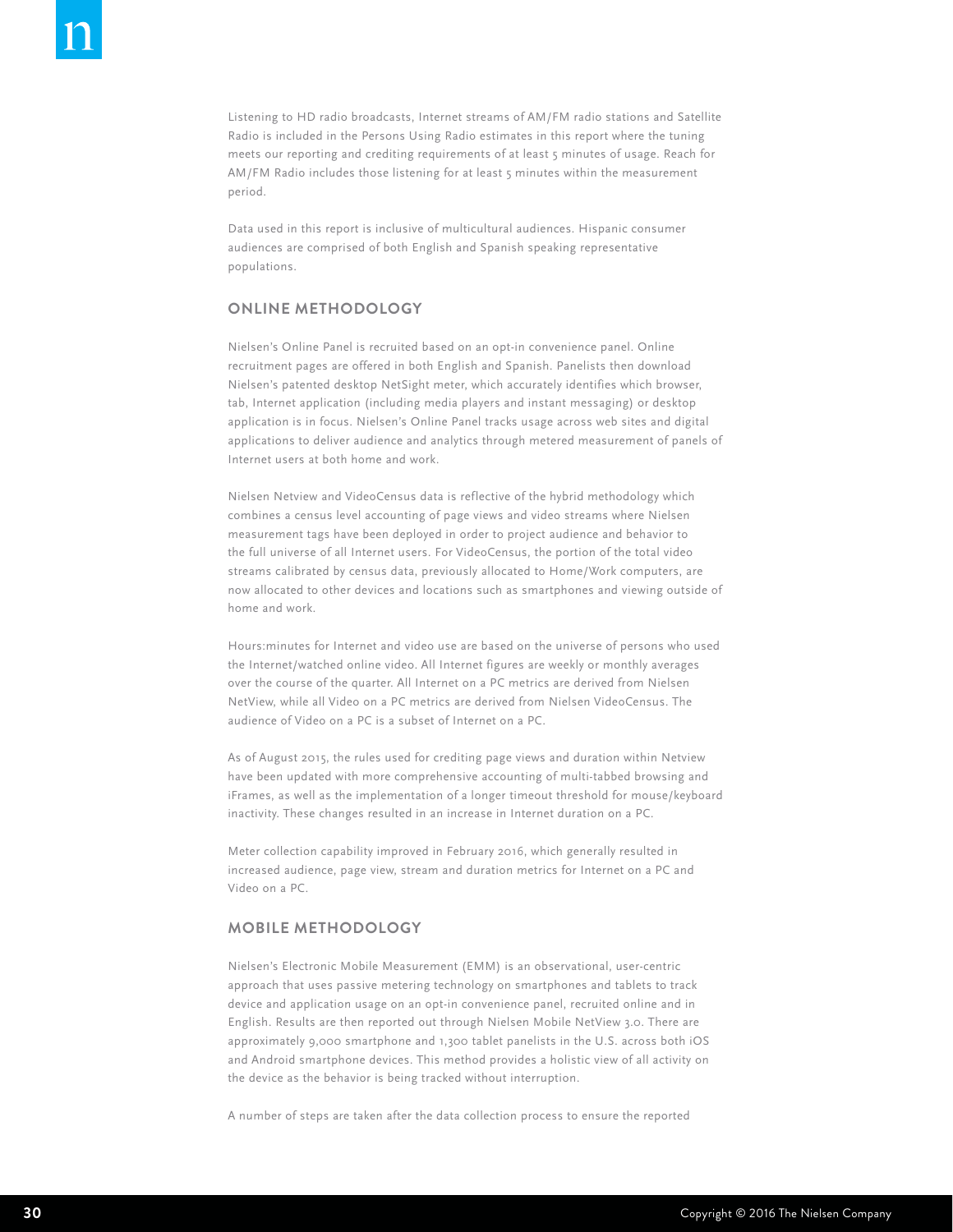data is representative of the mobile population. For smartphones, weighting controls are applied across five characteristics (gender, age, income, race, and ethnicity) while independent enumeration studies are carried out on a continuous basis to provide the most current estimates of the mobile population (aka Universe Estimation).

Tablet data is unweighted and projections are applied using estimates from the National panel that is the industry standard for TV ratings.

Figures reported in Nielsen's Mobile NetView 3.0 include those individuals who are P18+ who have used an iOS or Android device in the U.S. In particular:

App/Web refers to consuming mobile media content through a web browser or via a mobile app. It does not include other types of activity such as making/receiving phone calls, sending SMS/MMS messages etc, which has been excluded for this report.

Video is a subset of App/Web and refers to those individuals who visit a website or use a mobile app specifically designed to watch video content.

Due to the methodology change from survey based data to EMM as of the Q4 2013 Total Audience report, data should not be trended to previous quarters' published editions.

Weekly smartphone data is now based on weekly weights. This adjustment is also reflected in the included historical data.

In March 2016 Nielsen implemented a crediting enhancement to improve the reporting of mobile usage on iOS devices. A legacy crediting rule that capped usage at 30 minutes was removed, so now if a panelist uses an app or visits a website for more than 30 minutes at a time the entire duration is now credited towards the app or website. This crediting rule will also be implemented on Android devices in the coming months.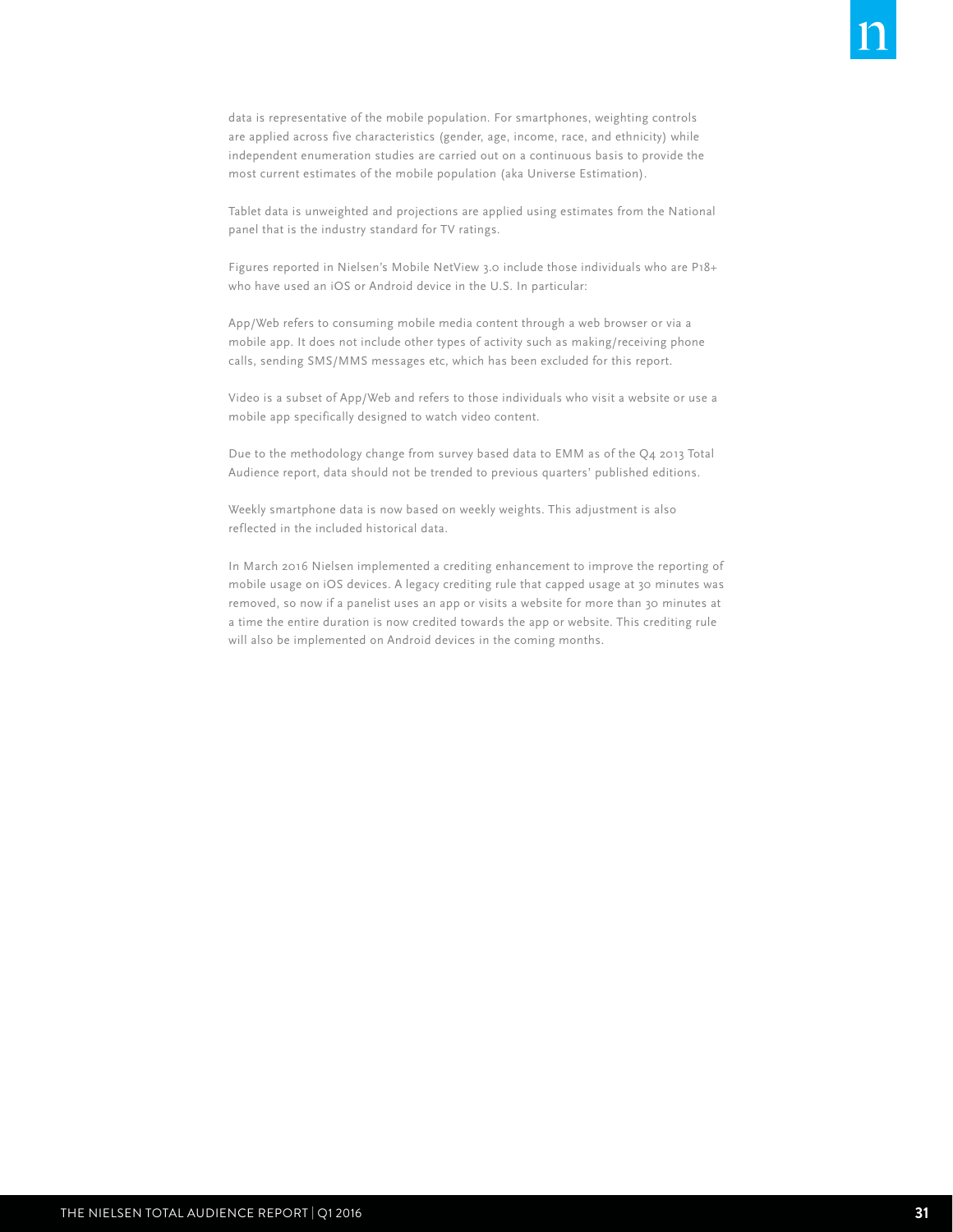#### **SOURCING**

# EXHIBIT 1, 2 & TABLES 1, 2, 3, 4 – AVERAGE TIME SPENT PER ADULT 18+ PER DAY, A WEEK IN THE LIFE, USERS BY MEDIUM, PERCENTAGE OF USERS BY MEDIUM, MONTHLY TIME SPENT BY MEDIUM AMONG USERS

Source: Live+DVR/Time-shifted TV, DVR/Time-shifted TV, DVD, Game Consoles, Multimedia Devices 12/28/2015 – 03/27/2016 via Nielsen NPOWER/National Panel, Radio 03/26/15 – 03/23/16 via RADAR 129, PC 01/01/16 – 03/31/16 via Nielsen Netview and Nielsen VideoCensus, Smartphone 01/01/16 – 03/31/16 via Nielsen Electronic Mobile Measurement, Tablet 01/01/16 – 03/31/16 via Nielsen Electronic Mobile Measurement – unweighted, projections based on estimates from the NPOWER/National Panel.

Exhibit 1 and Table 1 are based on the total U.S. population whether or not they have the technology.

Exhibit 2 and Tables 2-4 are based on users of each medium.

The calculations within Exhibit 2 have been adjusted to reflect actual usage of daily users.

Table 3 percentage of users is based on the users by medium out of the total universe estimates. Due to variations in sources, radio is based on the RADAR universe estimates while all other sources are based on the total universe estimates.

| Q1 2016 Universe<br>Estimates (000's) | Demo   | <b>Total</b> | A<br>$18+$                    | K<br>$2 - 11$ | T<br>$12 - 17$ | A<br>$18 - 24$ | A<br>$25 - 34$ | A<br>$35 - 49$ | A<br>$50 - 64$ | A<br>$65+$ |
|---------------------------------------|--------|--------------|-------------------------------|---------------|----------------|----------------|----------------|----------------|----------------|------------|
| Total UEs                             | $P2+$  |              | 308,930 243,020 40,820 25,090 |               |                | 30,890         | 41,960         | 60,700         | 62,400         | 47,070     |
| <b>RADAR UES</b>                      | $P12+$ |              | 271,848 246,705               | n/a           | 25,143         | 31,516         | 42,716         | 61,418         | 62,748         | 48,307     |

| Q1 2016 Universe<br>Estimates (000's) | <b>Demo</b> | Black<br>Total | Total  | Hispanic Asian Am.<br>Total | <b>Black</b><br>$18 +$ | $18+$  | Hispanic Asian Am.<br>$18+$ |
|---------------------------------------|-------------|----------------|--------|-----------------------------|------------------------|--------|-----------------------------|
| Total UEs                             | $P2+$       | 40,676         | 52,112 | 18,493                      | 30,535                 | 37,110 | 14,634                      |
| RADAR UES                             | $P12+$      | 34,922         | 44,371 | n/a                         | 30,812                 | 38,537 | n/a                         |

As of the Q2 2015 report, TV-connected devices (DVR, DVD, Game Console, and Multimedia Devices) among users of each medium are calculated based on users of each TV-connected device. Prior year data within this report has been adjusted to reflect this change.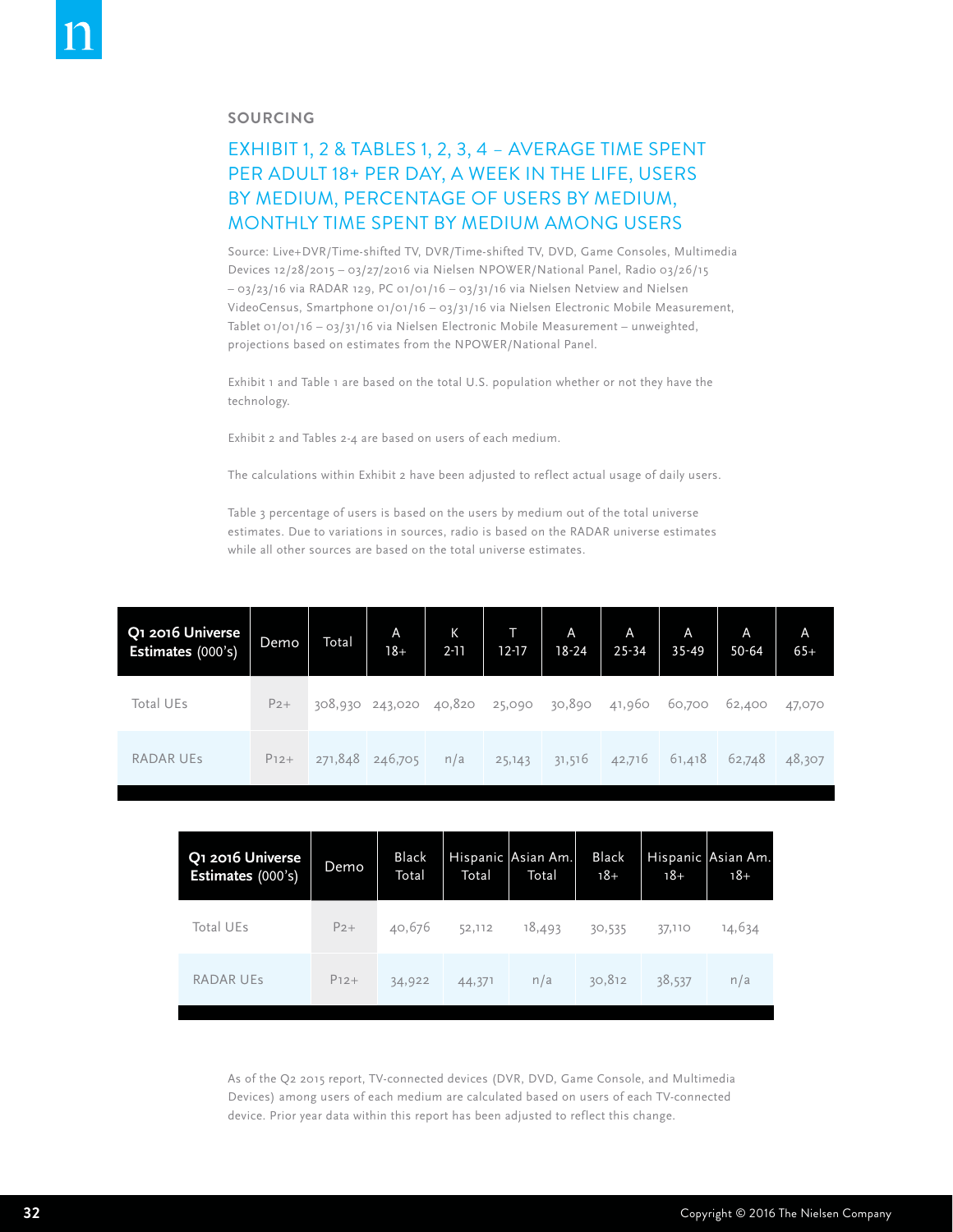# TABLE 5 – CROSS PLATFORM HOMES RANKED BY IN-HOME BEHAVIOR

Source: 01/01/16 – 03/31/16 via Nielsen NPOWER/Cross Platform Homes Panel for P2+. Internet and Streaming based on home PC only.

## TABLE 6 – SMARTPHONE VIDEO VIEWING QUINTILES

Source: 01/01/16 – 03/31/16 via Electronic Mobile Measurement for P18+.

# TABLE 7 – TELEVISION DISTRIBUTION SOURCES

Source: Based on the weighted intab counts for the 15<sup>th</sup> of each month within the quarter via Nielsen NPOWER/National Panel.

Cable Plus is inclusive of Wired Cable, Telco, and Satellite. The sum of Wired Cable, Telco, and Satellite may be greater than Cable Plus due to homes that have multiple providers.

# TABLE 8 – TELEVISION DISTRIBUTION SOURCES BY **ETHNICITY**

Source: Based on the scaled installed counts for the 15<sup>th</sup> of each month within the quarter via Nielsen NPOWER/National Panel.

Cable Plus is inclusive of Wired Cable, Telco, and Satellite. The sum of Wired Cable, Telco, and Satellite may be greater than Cable Plus due to homes that have multiple providers.

## TABLE 9 – PROVIDER TYPE WITH INTERNET STATUS

Source: Based on the weighted intab counts for the 15<sup>th</sup> of each month within the quarter via Nielsen NPOWER/National Panel. Broadband access is inclusive of Unknown status.

## TABLE 10 – DEVICES IN TV HOUSEHOLDS

Source: Based on the scaled installed counts for the 15<sup>th</sup> of each month within the quarter via Nielsen NPOWER/National Panel. For Multimedia Devices, Q1 2015 data is based on October 15 2015.

# EXHIBIT 3 – MOBILE DEVICE PENETRATION AMONG MOBILE SUBSCRIBERS 13+

Source: Mobile 01/01/16 – 03/31/16 via Nielsen Mobile Insights

*Note: IFR represents data that is insufficient for reporting due to small sample sizes. n/a represents data unavailability.*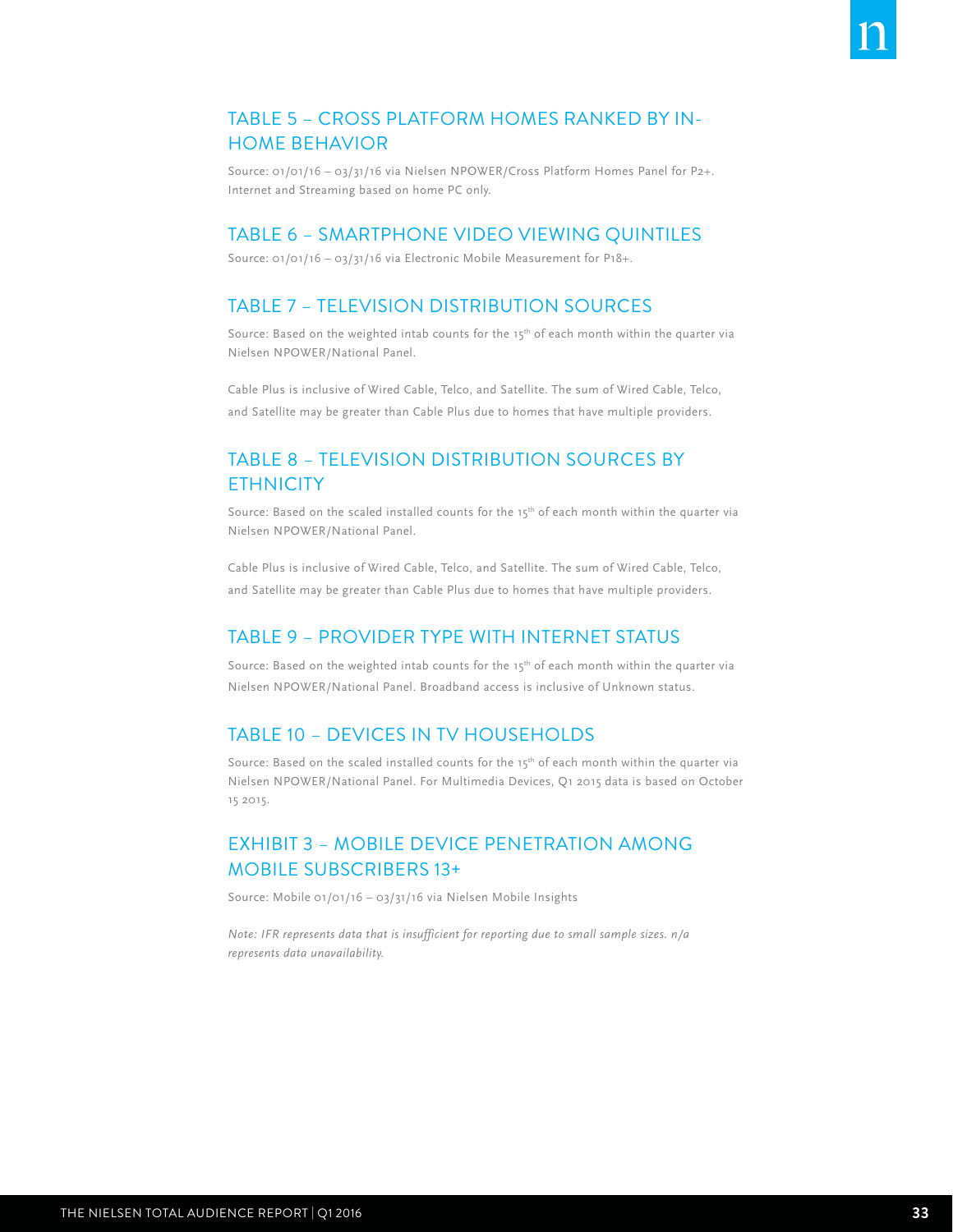# ABOUT NIELSEN

Nielsen Holdings plc (NYSE: NLSN) is a global performance management company that provides a comprehensive understanding of what consumers watch and buy. Nielsen's Watch segment provides media and advertising clients with Total Audience measurement services for all devices on which content — video, audio and text — is consumed. The Buy segment offers consumer packaged goods manufacturers and retailers the industry's only global view of retail performance measurement. By integrating information from its Watch and Buy segments and other data sources, Nielsen also provides its clients with analytics that help improve performance. Nielsen, an S&P 500 company, has operations in over 100 countries, covering more than 90% of the world's population.

For more information, visit www.nielsen.com.

Copyright © 2016 The Nielsen Company. All rights reserved. Nielsen and the Nielsen logo are trademarks or registered trademarks of CZT/ACN Trademarks, L.L.C. Other product and service names are trademarks or registered trademarks of their respective companies. 16/10003